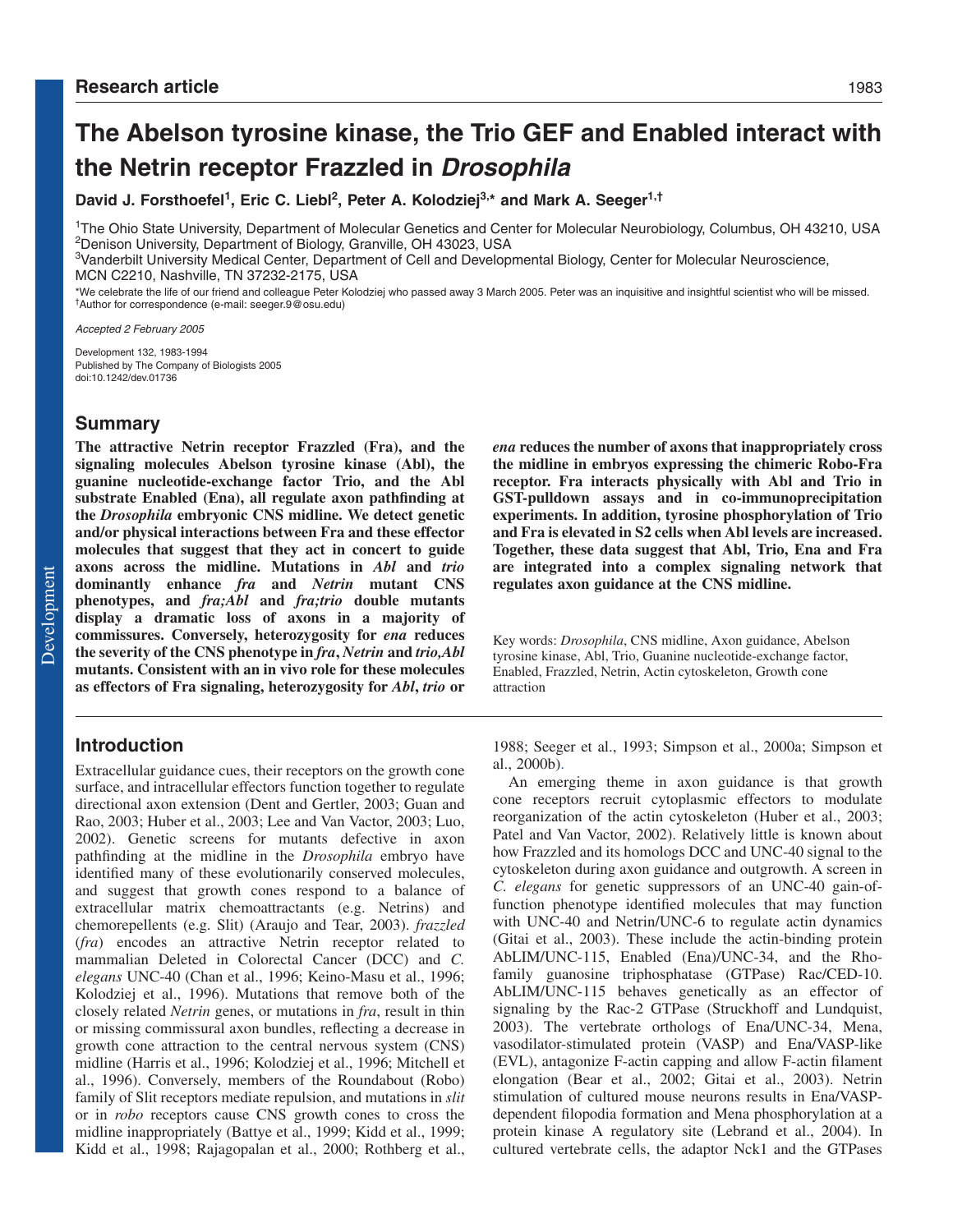Cdc42 and Rac1 affect Netrin- and DCC-dependent neurite outgrowth, cell spreading and filopodia extension (Li et al., 2002a; Li et al., 2002b; Shekarabi and Kennedy, 2002). Nck1 binds DCC in vitro, and can regulate actin nucleation in concert with Rac through WAVE1, an Arp2/3 complex activator; however, it is not known whether the WAVE complex is activated in response to Netrin-DCC signaling (Eden et al., 2002; Li et al., 2002a). Similarly, although Netrin stimulation of DCC-expressing non-neuronal cells leads to activation of Cdc42 and Rac1, the mechanisms by which DCC regulates small GTPase activity have not been elucidated (Li et al., 2002b; Shekarabi and Kennedy, 2002).

Other pathways from DCC to the F-actin cytoskeleton are likely to involve cytoplasmic tyrosine kinases. DCC interacts with focal adhesion kinase (FAK), Src and Fyn, and DCC is tyrosine phosphorylated in cells expressing increased levels of these kinases or upon Netrin stimulation; furthermore, phosphorylation of DCC is required for attractive axon turning in cultured neurons and Rac1 activation in non-neuronal cells (Li et al., 2004; Liu et al., 2004; Meriane et al., 2004; Ren et al., 2004). Tyrosine phosphorylation of UNC-40 has also been observed, and genetic interactions indicate that UNC-40 signaling is regulated by the receptor protein tyrosine phosphatase (RPTP) CLR-1 (Chang et al., 2004; Tong et al., 2001).

In *Drosophila*, signaling by Fra and the Netrins is even less understood. Genetic interactions with *fra* suggest that *Gef64C*, *weniger*, *Arf6-Gef/Schizo*, *Myosin Light Chain Kinase* (*Stretchin-Mlck* – FlyBase) and the G-protein *G*α*q* (*G*α*q49B* – FlyBase) promote commissure formation (Bashaw et al., 2001; Hummel et al., 1999a; Hummel et al., 1999b; Kim et al., 2002; Onel et al., 2004; Ratnaparkhi et al., 2002). However, none of the molecules encoded by these genes nor any others have been linked biochemically to Fra signaling.

The *Drosophila* Abelson cytoplasmic tyrosine kinase (Abl), the Trio Rac/Rho guanosine-exchange factor (GEF) and Ena are expressed in the nervous system and interact genetically and/or biochemically with receptors known to regulate nervous system development (Awasaki et al., 2000; Bashaw et al., 2000; Bateman et al., 2000; Crowner et al., 2003; Gertler et al., 1989; Gertler et al., 1995; Liebl et al., 2003; Wills et al., 1999). These molecules and their homologs in other organisms regulate cytoskeletal dynamics during diverse developmental processes (Bateman and Van Vactor, 2001; Hakeda-Suzuki et al., 2002; Kwiatkowski et al., 2003; Lanier and Gertler, 2000; Moresco and Koleske, 2003; Van Etten, 1999; Woodring et al., 2003). In cultured cells, these molecules regulate cell migration, neurite extension and leading edge actin dynamics (Bateman and Van Vactor, 2001; Estrach et al., 2002; Kwiatkowski et al., 2003; Moresco and Koleske, 2003).

In this study, we expand the understanding of the signaling networks in which Abl, Trio and Ena function by uncovering genetic and biochemical interactions between these molecules and the Netrin receptor Fra. Our results indicate that Abl, Trio and Ena probably function as effectors of Fra signaling in commissural axons, in addition to roles downstream of other growth cone receptors. Furthermore, our observations suggest potential mechanisms by which Fra and other receptors might coordinate actin cytoskeletal dynamics through these molecules.

# **Materials and methods**

#### **Genetics and immunohistochemistry**

The following alleles/chromosomes were used: *fra<sup>4</sup>* ; *Df(2R)vg135,nompAvg135* (*Df(2R)vg135* is a chromosomal deficiency that removes *fra*); *Df(1)NP5* (removes *NetA* and *NetB*); *ena*<sup>GC10</sup>; *enaGC5*; *ena<sup>210</sup>*; *ena<sup>23</sup>*; *Abl<sup>1</sup>* ; *Abl<sup>4</sup>* ; *Df(3L)st-j7* (removes *Abl*); *trioM89*; *Df(3L)FpaI* (removes *trio*); *trioP0368/10*; *trioIMP159.4* (an imprecise excision allele generated by mobilizing the P-element in *trio<sup>P0368/10</sup>*); trio<sup>M89</sup>,Abl<sup>1</sup>; Df(3L)FpaI,Abl<sup>4</sup>; trio<sup>IMP159.4</sup>,Abl<sup>1</sup>; and UAS-Robo-Fra-Myc (kindly provided by Greg Bashaw). *fra<sup>4</sup>*,ena<sup>GC10</sup> recombinant chromosomes were generated by meiotic recombination and isolated on the basis of their failure to complement both *enaGC8* and *Df(2R)vg135*.

All flies were maintained in standard cornmeal-yeast medium at room temperature. Embryos were fixed in 4% paraformaldehyde/  $1\times$ PBS, and the CNS was visualized using mAb BP102 (1:20, Developmental Studies Hybridoma Bank, University of Iowa), antiβ-galactosidase (1:500, Promega), goat anti-mouse-HRP (1:500, Jackson), and standard immunohistochemical procedures (Patel et al., 1987). All alleles were maintained over *lacZ*-expressing balancers to distinguish the genotype of embryos. Stage 14-16 embryos were filleted and scored at  $400 \times$  magnification.

#### **Constructs**

pMET Abl-Myc, pMET Trio-Myc, pMET Trio<sup>∆</sup>SPR-Myc, pMET Fra-Myc, pMET Fra-HA, pMET Fra<sup>∆CYTO</sup>-HA [deleted for amino acids P1123-C1375 (GenBank Accession Number U71001)], pBSK Abl-Myc, pBKS Trio-Myc, pBKS Trio<sup>∆SPR</sup>-Myc [deleted for amino acids L285-D1199 (GenBank Accession Number AF216663)], pBSK Ena-Myc, pGEX2T-FracyTo [amino acids C1098-C1375 (GenBank Accession Number U71001)], pGEX2T-AblSH3 [amino acids E202- K268 (GenBank Accession Number AH001049)], and pGEX2T-TrioSH3 [amino acids E1177-L1840, deleted for GEF1 (A1281- P1596) (GenBank Accession Number AF216663)] were all constructed using standard molecular techniques; details are available upon request. pPAC Ena was provided by A. Comer (Comer et al., 1998). pMET Fra constructs were generated using the short isoform that rescues *fra* mutant phenotypes (Kolodziej et al., 1996). Myc and HA tags were added C terminally.

#### **Protein-protein interactions and phosphorylation assays**

GST and GST-Fracyto were generated in *E. coli* (BL21), as described in Amersham Pharmacia's Gene Fusion System Guide. GST pulldowns of in vitro-translated proteins were performed essentially as described (Bashaw et al., 2000), except that non-radiolabeled, epitope-tagged proteins were generated in vitro using TnT T7-coupled rabbit reticulocyte lysate system (Promega), and Abl, Trio and Ena constructs cloned into pBluescript (Stratagene). An aliquot from each reaction (15-25  $\mu$ l) was added to ~10  $\mu$ g fusion protein bound to beads suspended in 200 µl binding buffer. Binding was overnight, and, after washing, ~20% of total protein was separated by SDS-PAGE. For GST pulldowns from S2 cell extracts,  $2 \times 10^7$  S2 cells were transiently transfected with pMET Abl-Myc, pMET Trio-Myc, or pPAC Ena with CellFectin Reagent (Invitrogen). Twenty-four hours after induction, cells were lysed in 1 ml IP buffer (Comer et al., 1998), and lysates were pre-cleared with 100 µl of Glutathione Sepharose4B beads prior to GST pulldowns.

For co-immunoprecipitations,  $2\times10^7$  S2 cells were transiently transfected with the relevant constructs, and 24 hours after induction, cells were rinsed once in  $1\times$ PBS then lysed in 50 mM Tris (pH 8), 100 mM NaCl, 1 mM MgCl<sub>2</sub>, 1% NP-40, 10 mM NaF, 2 mM Na<sub>3</sub>VO<sub>4</sub>, and 5 µg/ml each of Aprotinin and Leupeptin (Roche). Cell extracts were cleared by centrifugation, lysates were pre-cleared with 40 µl Protein G Sepharose beads (Sigma) for 30 minutes, and protein complexes were immunoprecipitated with 1 µg rabbit anti-Myc (Santa Cruz), anti-Ena [5G2, Developmental Studies Hybridoma Bank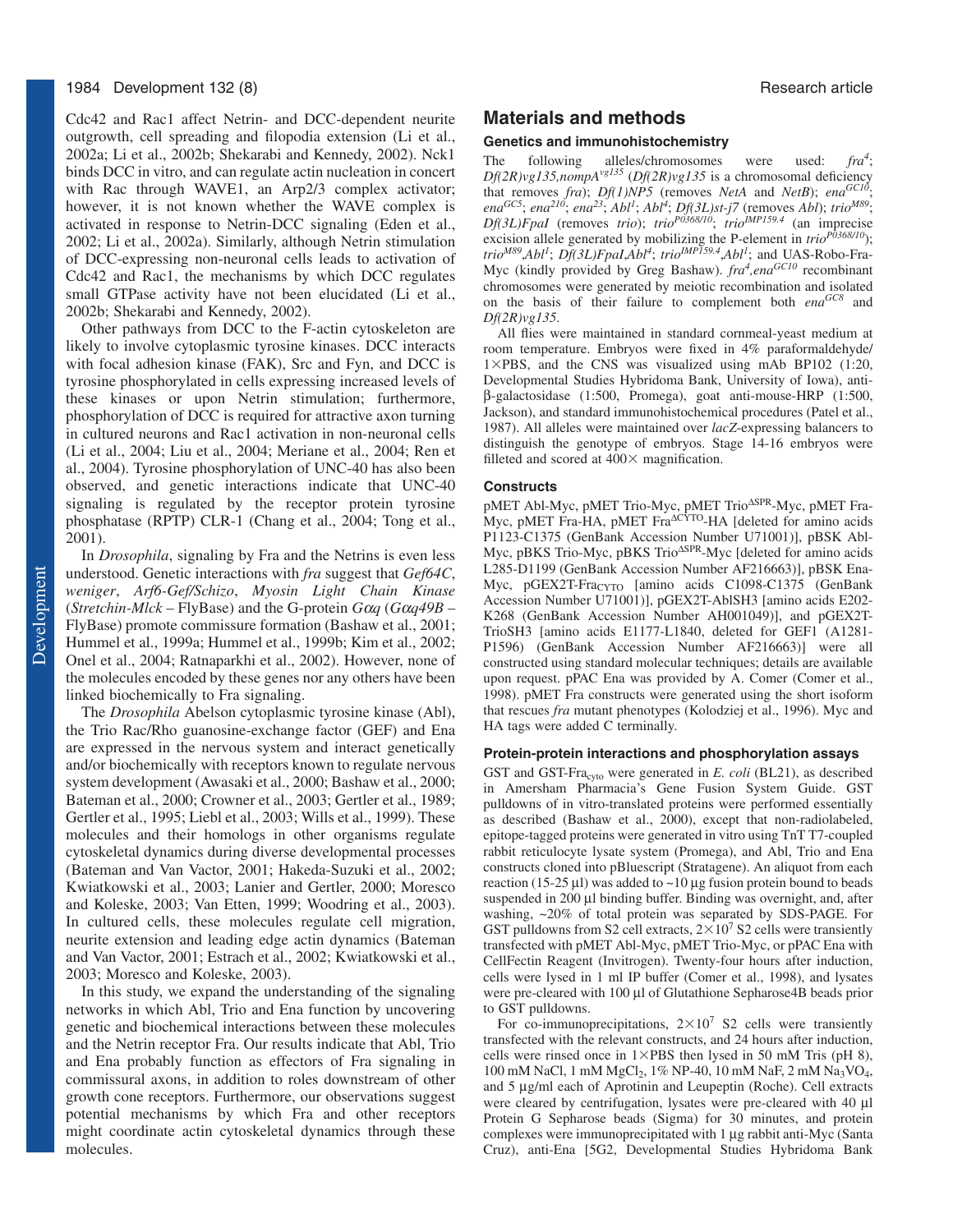(Bashaw et al., 2000)] diluted 1:20, or anti-HA (HA.11, Covance) diluted 1:150, for 60 minutes. Immune complexes were recovered on 40 µl Protein G beads for 60 minutes, washed three to four times in lysis buffer containing 1 µg/ml Aprotinin and Leupeptin, and boiled in  $6 \times$  sample buffer.

For Trio and Fra phosphorylation experiments,  $2\times10^7$  S2 cells were transiently transfected with pMET Trio-Myc, pMET Fra-Myc, pMET Abl, and/or empty pMET vector (to control for transfection efficiency in experiments receiving less than 5 µg pMET Abl). For pervanadate treatment, cells [in Schneider's Media (BRL/Invitrogen), plus 10%

FBS] were treated with 2 mM  $Na<sub>3</sub>VO<sub>4</sub>$  and 3 mM H2O2 for 30 minutes at room temperature. In all experiments, cells were rinsed once in PBS and then lysed in 50 mM Tris (pH 8), 300 mM NaCl, 5 mM EDTA, 1% Triton X-100, 10 mM NaF, 2 mM  $Na<sub>3</sub>VO<sub>4</sub>$ , and 5 µg/ml each of Aprotinin and Leupeptin. After immunoprecipitation (IP), beads were washed four to six times in lysis buffer containing 1 µg/ml Aprotinin and Leupeptin, and boiled in  $2 \times$  Sample Buffer.

Phosphotyrosine was detected using 4G10 mouse anti-phosphotyrosine (Upstate) at 1:10,000 and goat anti-mouse-HRP (Jackson) at 1:10,000 in low-salt TBST (25 mM NaCl)/5% BSA. Mouse anti-Myc (Roche), rabbit anti-Myc (Santa Cruz), mouse anti-HA, and rabbit anti-Abl (kindly provided by A. Comer) were used at a dilution of 1:2000 in 5% milk/TBST. Mouse anti-Ena 5G2 was used at 1:200 in 5% milk/TBST. Proteins were visualized using ECL (for phosphotyrosine detection), ECL PLUS (Amersham Pharmacia, for protein-protein interactions), or NBT/BCIP detection (for loading controls in co-IP and phosphorylation experiments). Prior to the re-probing of co-IP and phosphotyrosine westerns, blots were stripped in 50 mM Tris-HCl (pH 6.8), 2% SDS and 100 mM β-mercaptoethanol overnight at 65°C.

## **Results**

#### **Mutations in Abelson and trio dominantly enhance the fra and Netrin CNS phenotypes**

Noting that the *trio,Abl* double mutant CNS phenotype is qualitatively similar, but much more severe, than the phenotype of *fra* mutant embryos, and that Fra, Trio and Abl localize to CNS axons, we hypothesized that these molecules collaboratively regulate commissure formation (Fig. 1A-F; Tables 1, 2, 4) (Awasaki et al., 2000; Gertler et al., 1989; Kolodziej et al., 1996; Liebl et al., 2000). Because dosage-sensitive genetic interactions often indicate that gene products function in the same biological process, we asked whether mutations in *Abl* or *trio* dominantly modify the *fra* CNS phenotype.

In homozygous *fra* (*fra<sup>4</sup> /Df(2R)vg135*) mutant embryos, 21% of segments had

defective commissures. As in a previous study (Kolodziej et al., 1996), we found that the majority of defective segments in *fra* embryos (13% in this case) had thin or missing commissures, and that the posterior commissure was most often affected (Fig. 1F, Table 1). In 8% of segments, an approximately wild-type number of axons crossed the midline, but commissures were disorganized (examples of errors are indicated in Fig. 1 and are described in the Table 1 footnotes).



**Fig. 1.** *Abl*, *trio* and *ena* interact genetically with *fra* and the *Netrin* genes*.* CNS axons were labeled with mAb BP102, and stage 14-16 embryos were dissected and scored for defects. (A) In wild-type embryos, CNS axons are organized into two commissures per segment (AC and PC), and two longitudinal tracts that run the length of the nerve cord on either side of the midline. (B-T) In mutant embryos (genotypes are indicated in the figure), commissure formation is defective. Examples of segments with thin or missing commissures are indicated with arrows in F-H,P and T. Examples of segments with errors in commissural axon pathfinding are indicated with arrowheads in C,H,I,R and S. Examples of breaks in longitudinal pathways are indicated with asterisks in F,H,L,N and O. D,L and N are examples of moderate *trio,Abl, fra;Abl,* and *fra;trio* phenotypes, respectively, whereas E,M and O show severe phenotypes. *Df(2R)vg135* and *Df(3L)FpaI* are deficiencies for *fra* and *trio*, respectively. *Df(1)NP5* removes both *NetA* and *NetB*. Anterior is to the top of each image. Scale bar in A:  $\sim$ 25 µm.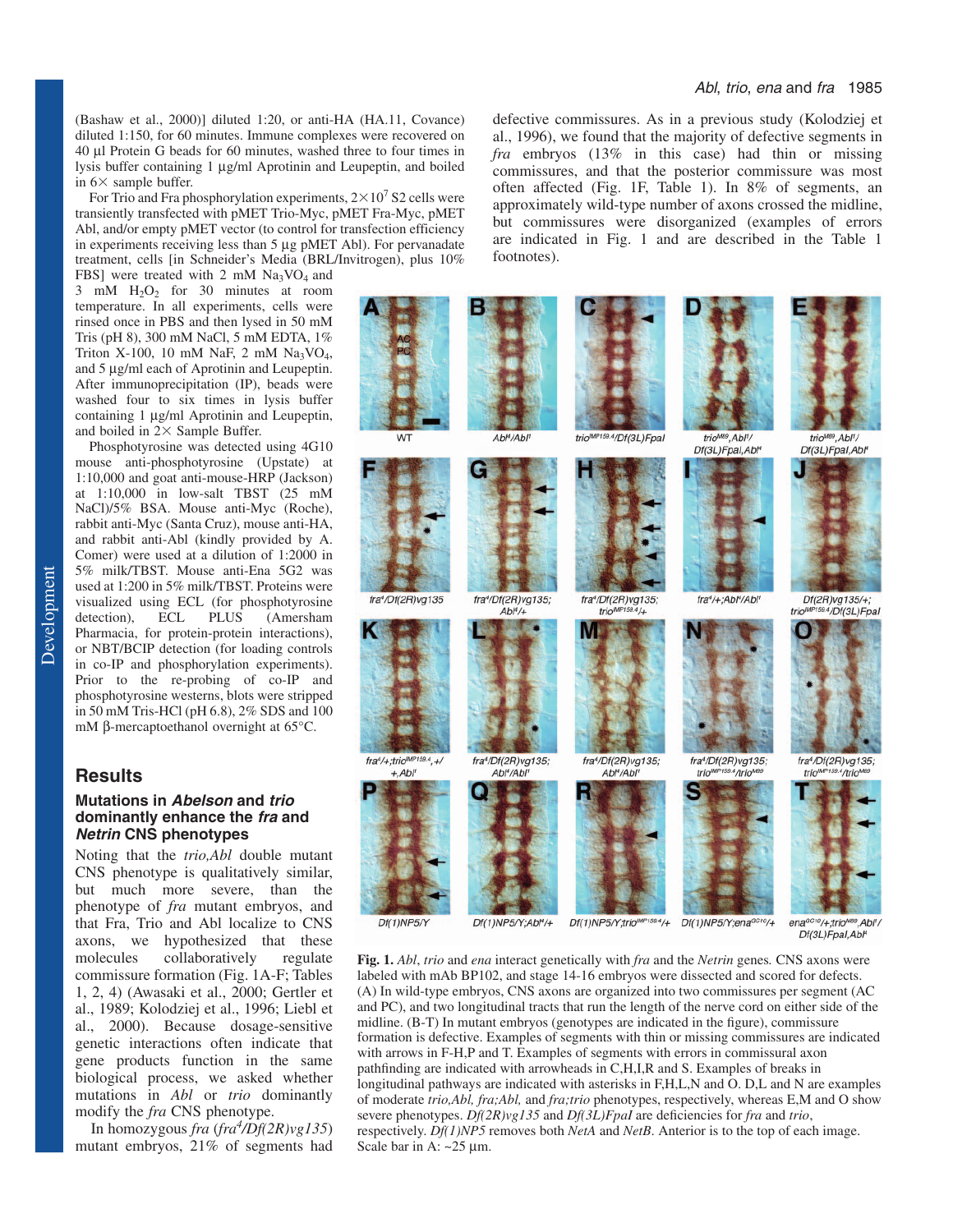#### **Table 1.** *Abl* **enhances commissure defects in** *fra* **and** *Netrin* **mutant embryos**

|                                                       | $\%$       | $\%$           | $\%$                |
|-------------------------------------------------------|------------|----------------|---------------------|
|                                                       | Defective  | Segments       | Segments            |
|                                                       | segments,  | with thin/     | with path-          |
|                                                       | overall    | missing        | finding             |
| Genotype                                              | (n)        | commissures*   | errors <sup>t</sup> |
| $fra^4/Df(2R)vg135$                                   | 21 (1279)  | 13             | 8                   |
| $fra^4/Df(2R)vg135; Abl^4/+$                          | 30(511)    | 24             | 6                   |
| $fra^4/Df(2R)vg135; Abl^1/+$                          | 47 (186)   | 39             | 8                   |
| $fra^4/Df(2R)vg135; Abl^4/Abl^1$                      | 95 (166)   | 85             | 10                  |
| fra <sup>4</sup> /fra <sup>4</sup>                    | 36 (212)   | 23             | 13                  |
| $fra^4$ /fra <sup>4</sup> ;Abl <sup>4</sup> /+        | 45 (458)   | 33             | 12                  |
| $fra^4$ /fra <sup>4</sup> ;Abl <sup>1</sup> /+        | 54 (215)   | 37             | 17                  |
| $fra^4$ /fra $^4$ ;Abl <sup>1</sup> /Abl <sup>4</sup> | 100 (158)  | 97             | 3                   |
| Df(1)NP5/Y                                            | 34 (277)   | 24             | 10                  |
| $Df(1)NP5/Y;Ab14/+$                                   | 41 (312)   | 33             | 8                   |
| Abl <sup>4</sup> /Abl <sup>1</sup>                    | 6.6(257)   | 1.2            | 5.4                 |
| $fra^4/+, Abl^4/Abl^1$                                | 11.8 (286) | 1.0            | 10.8                |
| $Df(2R)vgl35/+; Abl4/Abl1$                            | 19 (234)   | $\overline{2}$ | 17                  |

Number of segments scored (*n*) are indicated in parentheses in column 2. \*Segments were scored as having 'thin/missing' commissures if >75% of BP102-staining axons were absent in either commissure.

† 'Errors' category includes ectopic wandering or defasciculation of axons between commissures, fused commissures, and commissures that split into smaller bundles along their length, often at the junction of the commissure with the longitudinal axon tract.

Percentages were not rounded when the overall defects were less than 15%.

In homozygous *fra*, heterozygous *Abl* (*fra4 /Df(2R)vg135; Abl4 /+*) embryos, the percentage of segments with defective commissures increased to 30%, and this increase was due solely to an increase in the number of thin or missing commissures (24%, Fig. 1G, Table 1). The independently generated *Abl1* allele also dominantly enhanced the *fra* phenotype, demonstrating that lesions in *Abl* were responsible for the genetic interaction with *fra*, and not accessory mutations on any of the chromosomes tested (Table 1).

Heterozygosity for *trio* also enhanced the CNS phenotype in *fra* mutant embryos. For example, in *fra4 /Df(2R)vg135; trioIMP159.4/+* embryos, 53% of segments had defective commissures (Fig. 1H, Table 2). Forty-two percent of segments in *fra<sup>4</sup> /Df(2R)vg135;trioIMP159.4/+* embryos had thin or missing commissures (versus 13% in *fra<sup>4</sup> /Df(2R)vg135* animals), and 11% of segments had commissural pathfinding errors (versus 8% in *fra<sup>4</sup> /Df(2R)vg135* embryos) (Fig. 1H, Table 2). Milder dominant enhancement of the *fra* phenotype was observed for a number of other *trio* alleles, including the deficiency *Df(3L)FpaI*, the hypomorphic P-element insertion allele  $trio^{P0368710}$ , and the *trio<sup>M89</sup>* allele (which encodes a point mutation in the GEF1 domain of Trio) originally identified as a dominant enhancer of the *Abl* semilethality phenotype (Liebl et al., 2000) (Table 2). It is not clear why *trioIMP159.4* (an imprecise excision allele generated by mobilizing the P element on the *trioP0368/10* chromosome) enhances the *fra* phenotype so strongly. As the deficiency *Df(3L)FpaI* (which completely removes the *trio* gene) behaves similarly to the other *trio* alleles we tested, it is likely that *trioIMP159.4* is not a null or hypomorphic allele, but rather encodes a Trio protein with unusual properties. It is also not clear why *fra<sup>4</sup>* homozygotes have more disrupted commissures than

**Table 2.** *trio* **enhances commissure defects in** *fra* **and** *Netrin* **mutant embryos**

|                                                                                   | $\%$      | $\%$        | $\%$           |
|-----------------------------------------------------------------------------------|-----------|-------------|----------------|
|                                                                                   | Defective | Segments    | Segments       |
|                                                                                   | segments, | with thin/  | with path-     |
|                                                                                   | overall   | missing     | finding        |
| Genotype                                                                          | (n)       | commissures | errors         |
| fra <sup>4</sup> /Df(2R)vg135                                                     | 21 (1279) | 13          | 8              |
| fra <sup>4</sup> /Df(2R)vg135;Df(3L)FpaI/+                                        | 33 (497)  | 17          | 16             |
| $\frac{4}{D}$ f(2R)vg135;trio <sup>M89</sup> /+                                   | 25(185)   | 17          | 8              |
| $\frac{4}{Df(2R)vgl35;tri\omega^{MP159.4}}$ +                                     | 53 (208)  | 42          | 11             |
| fra <sup>4</sup> /Df(2R)vg135;trio <sup>IMP159.4</sup> /trio <sup>M89</sup>       | 79 (172)  | 66          | 13             |
| fra <sup>4</sup> /fra <sup>4</sup>                                                | 36 (212)  | 23          | 13             |
| fra <sup>4</sup> /fra <sup>4</sup> ;trio <sup>M89</sup> /+                        | 64 (262)  | 44          | 20             |
| fra <sup>4</sup> /fra <sup>4</sup> ;trio <sup>P0368/10</sup> /+                   | 69 (162)  | 47          | 22             |
| fra <sup>4</sup> /fra <sup>4</sup> ;trio <sup>IMP159.4</sup> /+                   | 90(213)   | 80          | 10             |
| fra <sup>4</sup> /fra <sup>4</sup> ;Df(3L)FpaI/+                                  | 62(152)   | 47          | 15             |
| fra <sup>4</sup> /fra <sup>4</sup> ;trio <sup>IMP159.4</sup> /trio <sup>M89</sup> | 96 (118)  | 92          | $\overline{4}$ |
| fra <sup>4</sup> /fra <sup>4</sup> ;trio <sup>M89</sup> /trio <sup>P0368/10</sup> | 85 (189)  | 75          | 10             |
| Df(1)NP5/Y                                                                        | 34 (277)  | 24          | 10             |
| $Df(1)NP5/Y;trioM89/+$                                                            | 43 (214)  | 29          | 14             |
| $Df(1)NP5/Y;trio^{IMPI59.4}/+$                                                    | 71 (143)  | 56          | 15             |
| trio <sup>IMP159.4</sup> /Df(3L)FpaI                                              | 6.4(421)  | 1.9         | 4.5            |
| fra <sup>4</sup> /+;trio <sup>IMP159.4</sup> /Df(3L)FpaI                          | 3.3(216)  | 0.5         | 2.8            |
| Df(2R)vg135/+;trio <sup>IMP159.4</sup> /Df(3L)FpaI                                | 6.1(195)  | 1.0         | 5.1            |
| trio <sup>IMP159.4</sup> /trio <sup>M89</sup>                                     | 9.9 (354) | 4.8         | 5.1            |
| fra <sup>4</sup> /+;trio <sup>IMP159.4</sup> /trio <sup>M89</sup>                 | 5.9(153)  | 1.3         | 4.6            |
| Percentages were not rounded when overall defects were less than 15%.             |           |             |                |

*fra<sup>4</sup> /Df(2R)vg135* animals (this *fra* allele has not been characterized), although *fra4* homozygous animals are not immunoreactive with the polyclonal anti-*fra* serum generated by Kolodziej et al. (Kolodziej et al., 1996).

Although in most *fra* mutant combinations tested the posterior commissure (PC) was affected more often than the anterior commissure (AC), heterozygosity for *Abl* or *trio* increased the frequency of defects in both commissures. For example, in  $\int \frac{4}{\pi} a^4$  embryos 20% (*n*=212) of PCs scored were thin or missing, versus  $31\%$  (*n*=215) in  $\int \frac{r^4}{\sqrt{r^4}}$ ;Abl<sup>1</sup>/+ mutants and 39% ( $n=262$ ) in  $fra^4$ / $fra^4$ ;trio<sup>M89</sup>/+ embryos. Similarly, 5% (*n*=212) of ACs scored were thin or missing in *fra<sup>4</sup>*/*fra<sup>4</sup>* embryos, versus 14% (*n*=215) in the *fra<sup>4</sup>*/*fra<sup>4</sup>*;*Abl<sup>1</sup>*/+ background and 18%  $(n=262)$  in  $fra^4$ / $fra^4$ ;trio<sup>M89</sup>/+ embryos. Thus, although mutations in *fra* seem to affect posterior commissural axons preferentially (Kolodziej et al., 1996), the genetic interactions of *fra* with *Abl* and *trio* are consistent with a significant role for all of these genes in anterior commissure formation as well.

We next asked whether heterozygosity for *Abl* or *trio* modifies the CNS phenotype in embryos mutant for genes encoding the Frazzled ligands *Netrin A and Netrin B*. *NetA* and *NetB* are both removed by a deficiency on the X chromosome, *Df(1)NP5* (Mitchell et al., 1996). Like *fra* mutant embryos, *Netrin* mutant embryos have fewer commissural axons, with those in the posterior commissure being most affected (Mitchell et al., 1996). As observed for *fra*, both *Abl* and *trio* dominantly enhanced the *Netrin* deficiency phenotypes and increased the frequency of defects in both commissures (Fig. 1P-R, and data not shown). In  $Df(1)NP5/Y; Abl<sup>4</sup>/+$ embryos, 33% of segments had thin or missing commissures, versus only 24% in *Df(1)NP5/*Y hemizygotes; in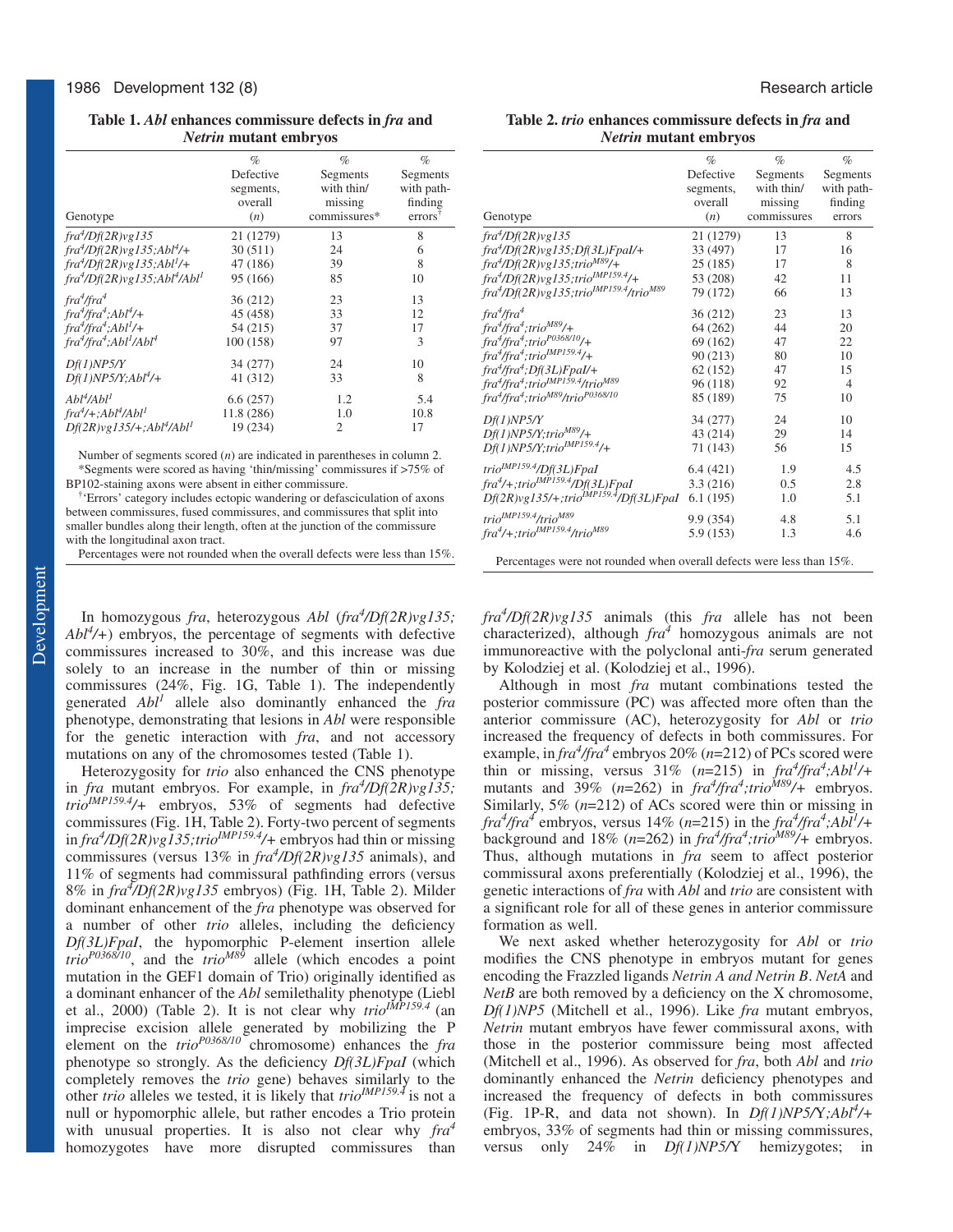*Df(1)NP5/*Y*;trioIMP159.4/+* embryos, 56% of segments had thin or missing commissures (Tables 1, 2; Fig. 1P-R). Genetic interactions of *Abl* and *trio* with the *Netrin* genes further support the idea that *Abl* and *trio* are required to attract growth cones to the CNS midline.

Although mutations in *Abl* and *trio* dominantly enhanced the loss-of-commissure phenotype in *fra* and *Netrin* mutants, we did not observe other dose-sensitive interactions between *fra*, *Abl* and *trio*. For example, mutations in *fra* did not reciprocally enhance the loss-of-commissure phenotype in *Abl* or *trio* mutants, although the percentage of segments with axon pathfinding errors increased when one dose of *fra* was removed in the *Abl* mutant background (Tables 1, 2; Fig. 1I,J). We also did not observe transheterozygous interactions between *Abl*, *trio* and *fra* in single, double and triple transheterozygous mutant combinations. In all of these cases, no more than 5% of segments had disrupted commissures (Table 3, Fig. 1K). Furthermore, even in embryos that were homozygous mutant for one of these three genes, heterozygosity for the two remaining genes did not lead to additive or synergistic increases in commissure defects (Table 3). Because in other experiments, *Abl* and *trio* behaved genetically as *fra* effectors (see below), the inability of *fra* to dominantly enhance *Abl* or *trio* loss-of-commissure defects, and the lack of transheterozygous interactions between *fra*, *Abl* and *trio*, may be due to the presence of maternally-contributed *Abl* and *trio* in the embryo (Bennett and Hoffmann, 1992; Liebl et al., 2000; Wadsworth et al., 1985). Another possibility is that heterozygosity for *fra* simply does not reduce the effective dose enough to enhance *Abl* or *trio* loss-of-commissure phenotypes.

#### **Commissure formation is severely disrupted in double mutant fra;Abl and fra;trio embryos**

As in *trio,Abl* double mutant embryos, *fra;Abl* and *fra;trio* double mutant embryos had severe CNS phenotypes in which the majority of segments had thin or missing commissures. In *fra<sup>4</sup> /Df(2R)vg135;Abl4 /Abl1* embryos, 85% of segments had thin or missing commissures (Fig. 1L,M; Table 1). In *fra<sup>4</sup> /Df(2R)vg135;trioIMP159.4/trioM89* embryos, 66% of segments had thin/missing commissures (Fig. 1N,O; Table 2). In these animals, as in homozygous *fra*, heterozygous *Abl* or *trio* mutants, the posterior commissure was affected more often than the anterior commissure. For example, in *fra4 /Df(2R)vg135;Abl4 /Abl1* embryos, 79% of posterior commissures were thin/missing, versus only 49% of anterior commissures (*n*=166 segments); in *fra<sup>4</sup> /Df(2R)vg135; trioIMP159.4/trioM89* embryos, 62% of posterior commissures were thin/missing, versus only 33% of anterior commissures (*n*=172 segments).

Additionally, although there were occasional breaks (>75%) of axons missing) in longitudinal connectives in *fra* homozygotes [10% (*n*=519) in *fra4 /Df(2R)vg135* embryos], in *fra;Abl* and *fra;trio* double mutants this type of defect did not increase considerably. For example, only 11% (*n*=387) of connectives had breaks in  $\int$ *fra*<sup>4</sup>/*Df*(2*R)vg135;Abl<sup>4</sup>/Abl<sup>1</sup>* embryos, and 16% (*n*=368) in  $fra^{4}/Df(2R)vg135;trio^{IMPI59.4}/P(2R)vg135;trio^{IMPI59.4}/P(2R)vg135;trio^{IMPI59.4}/P(2R)vg135;trio^{IMPI59.4}/P(2R)vg135;trio^{IMPI59.4}/P(2R)vg135;trio^{IMPI59.4}/P(2R)vg135;trio^{IMPI59.4}/P(2R)vg135;trio^{IMPI59.4}/P(2R)vg135;trio^{IMPI59.4}/P(2R)$ *trioM89* embryos. However, analysis of subsets of longitudinally-projecting axons in stage 17 embryos using the monoclonal antibody 1D4 (anti-Fasciclin II) revealed a significant disorganization of these pathways, especially in *fra;Abl* double mutants (see Fig. S1 and Table S1 in the

**Table 3.** *fra***,** *Abl* **and** *trio* **do not interact transheterozygously**

|                                                                                                  | $\%$       | $\%$           | $\%$       |
|--------------------------------------------------------------------------------------------------|------------|----------------|------------|
|                                                                                                  | Defective  | Segments       | Segments   |
|                                                                                                  | segments,  | with thin/     | with path- |
|                                                                                                  | overall    | missing        | finding    |
| Genotype                                                                                         | (n)        | commissures    | errors     |
| $fra4/+$                                                                                         | 1.9(209)   | $\overline{0}$ | 1.9        |
| $Abl^1/+$                                                                                        | 1.8(217)   | $\overline{0}$ | 1.8        |
| $trio^{IMPI59.4}/+$                                                                              | 0.9(218)   | $\mathbf{0}$   | 0.9        |
| $fra^4/+; Abl^1/+$                                                                               | 1.5(205)   | $\overline{0}$ | 1.5        |
| $fra^{4}/+$ ; trio <sup>IMP159.4</sup> /+                                                        | 4.3(208)   | 2.4            | 1.9        |
| $intio^{IMPI59.4}, +/+, Abl1$                                                                    | 1.4(211)   | $\Omega$       | 1.4        |
| $Df(2R)vg135/+; Df(3L)Fpal, Abl4/+, +$                                                           | 0.5(191)   | $\mathbf{0}$   | 0.5        |
| $fra^{4}/+$ ; trio <sup>IMP159.4</sup> , +/+, Abl <sup>1</sup>                                   | 3.3(212)   | $\Omega$       | 3.3        |
| fra <sup>4</sup> /fra <sup>4</sup>                                                               | 36 (212)   | 23             | 13         |
| $\int$ ra <sup>4</sup> /fra <sup>4</sup> ;Abl <sup>4</sup> /+                                    | 45 (458)   | 33             | 12         |
| fra <sup>4</sup> /fra <sup>4</sup> ;trio <sup>P0368/10</sup> /+                                  | 69 (162)   | 47             | 22         |
| $\int r a^4/fr a^4$ ;trio <sup>IMP159.4</sup> /+                                                 | 90(213)    | 80             | 10         |
| $\int r a^4/fr a^4; trio^{P0368/10}, +/+, Abl^4$                                                 | 66 (196)   | 60             | 6          |
| $\int$ fra <sup>4</sup> /fra <sup>4</sup> ;trio <sup>IMP159.4</sup> ,+/+,Abl <sup>4</sup>        | 88 (140)   | 76             | 12         |
| $Abl^4$ /Abl <sup>1</sup>                                                                        | 6.6(257)   | 1.2            | 5.4        |
| fra <sup>4</sup> /+;Abl <sup>4</sup> /Abl <sup>1</sup>                                           | 11.8 (286) | 1.0            | 10.8       |
| $Df(3L)Fpal, Abl4/+, Abl1$                                                                       | 31(227)    | 12             | 19         |
| $\frac{f}{a^4}$ +;Df(3L)FpaI,Abl <sup>4</sup> /+,Abl <sup>1</sup>                                | 28 (235)   | 8              | 20         |
| trio <sup>IMP159.4</sup> /Df(3L)FpaI<br>fra <sup>4</sup> /+;trio <sup>IMP159.4</sup> /Df(3L)FpaI | 6.4(421)   | 1.9            | 4.5        |
|                                                                                                  | 3.3(216)   | 0.5            | 2.8        |
| trio <sup>IMP159.4</sup> ,+/Df(3L)FpaI,Abl <sup>4</sup>                                          | 22(212)    | 10             | 12         |
| $\frac{fra^4}{+}$ ; trio <sup>IMP159.4</sup> , $+\frac{fof(3L)}{FpaI}$ , Abl <sup>4</sup>        | 16(220)    | 3              | 13         |
|                                                                                                  |            |                |            |

For single transheterozygous combinations, crosses were performed at 25°C. All other crosses were conducted at room temperature (22°C).

Percentages were not rounded when overall defects were less than 15%.

supplementary material). In *fra;Abl* and *fra;trio* double mutants, Fas2-positive longitudinal pathways wandered medially or laterally, often seeming to intertwine so that individual bundles were indistinguishable. In addition, although breaks in all three longitudinal bundles between segments were rare, often one to two (usually lateral) 1D4 positive bundles were discontinuous between segments. Similar defects were observed at a lower frequency in individual *fra*, *Netrin*, *Abl* and *trio* mutants (see Fig. S1 and Table S1 in the supplementary material). Thus, although BP102 immunohistochemistry did not reveal consistent defects in longitudinal pathways, the disorganization of Fas2-positive axon bundles suggests that Fra, Abl and Trio function during axon pathfinding in longitudinal pathways in addition to their roles during commissure formation.

## **Mutations in enabled suppress frazzled, Netrin and trio,Abl CNS phenotypes**

In the CNS, *ena* interacts genetically with the repulsive receptor *robo*, leading to inappropriate crossing of the midline by longitudinal axons (Bashaw et al., 2000). In *Abl*, *trio* and *fra* mutant combinations, numerous axons fail to cross the midline (Liebl et al., 2000) (Tables 1, 2). We explored this apparently antagonistic relationship further by analyzing genetic interactions among *trio*, *Abl*, *fra*, the *Netrin* genes and *ena* in the CNS.

Mutations in *ena* dominantly reduced the severity of the CNS phenotype in *trio,Abl* mutants. For example, in *ena* heterozygous, *trio,Abl* homozygous (ena<sup>GC10</sup>/+;trio<sup>M89</sup>,Abl<sup>1</sup>/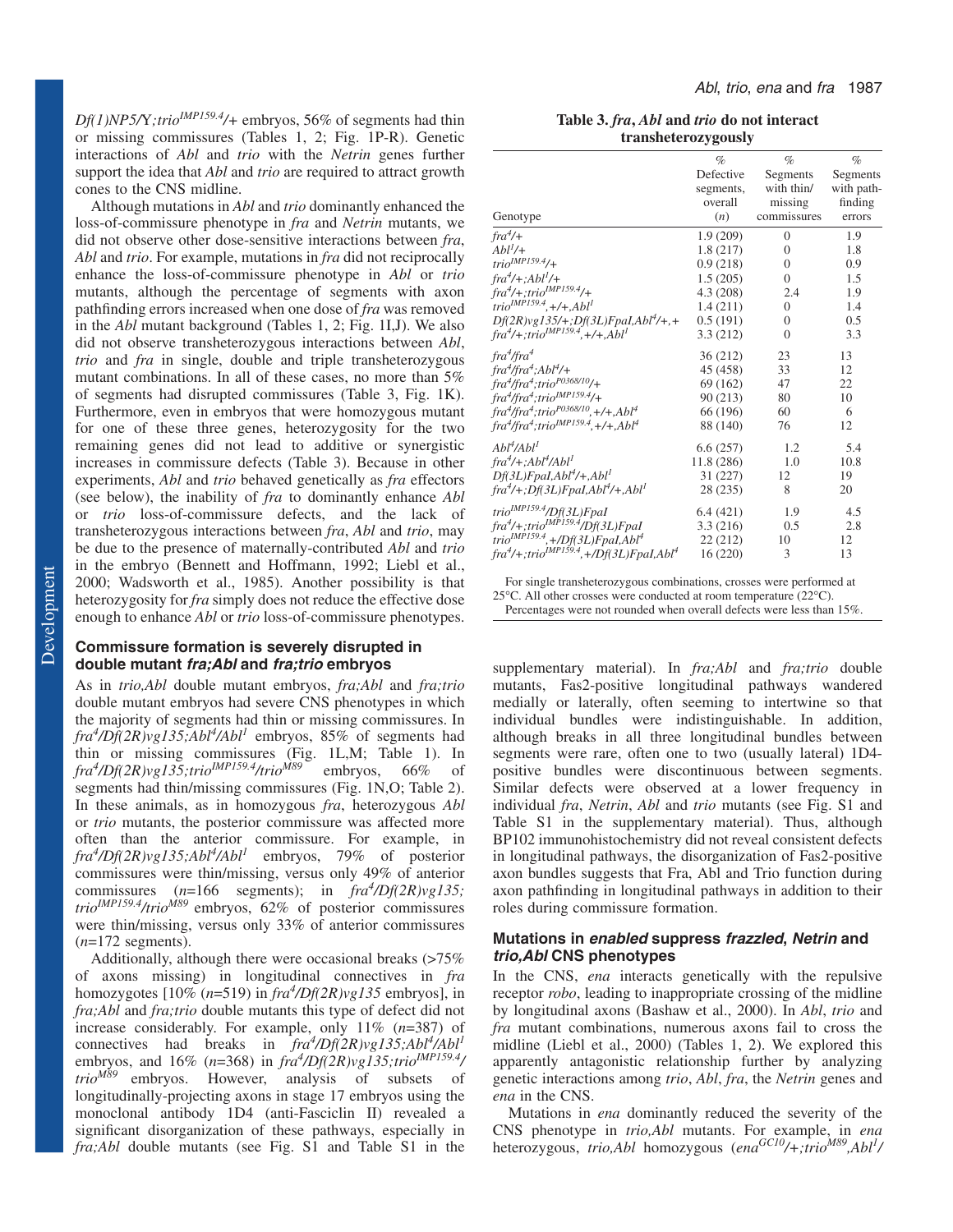## 1988 Development 132 (8) Research article

*Df(3L)FpaI,Abl4* ) embryos, only 78% of segments had defective commissures, versus 100% in the *trio,Abl* (*trioM89,Abl1 /Df(3L)FpaI,Abl4* ) double mutant (Table 4; and compare Fig. 1D,E with 1T). Overall, there was a 20% reduction in the number of segments with thin or missing commissures (Table 4). However, analysis of individual commissures revealed a dramatic increase in the number of axons which crossed the midline when compared with the *trio,Abl* double mutant, especially in the anterior commissure. For example, in *ena* heterozygous, *trio,Abl* homozygous (*enaGC10/+;trioM89,Abl1 /Df(3L)FpaI,Abl4* ) embryos, only 24% of anterior commissures and 59% of posterior commissures were thin or missing (*n*=206 segments), compared with 64% of anterior commissures and 84% of posterior commissures in *trio,Abl* embryos (*n*=160 segments) (Fig. 1D,E,T). In another mutant combination, the increase in the number of axons crossing the midline was even more striking. In *Df(3L)FpaI,Abl<sup>4</sup> /trioIMP159.4,Abl1* embryos, 65% of segments had thin or missing commissures, whereas in ena<sup>GC5</sup>/+;Df(3L)FpaI,Abl<sup>4</sup>/trio<sup>IMP159.4</sup>,Abl<sup>1</sup> embryos only 9% of segment commissures were thin or missing (Table 4). Removing one dose of *ena* in the *trio,Abl* homozygous mutant background also decreased the number of breaks in longitudinal connectives (Fig. 1D,E,T; and see Table S1 in the supplementary material).

Mutations in *ena* also dominantly suppressed CNS defects in *fra* and *Netrin* mutants. For example, in *Df(1)NP5/*Y*;enaGC10/+* embryos, only 7% of segments had thin/missing commissures, versus 24% in *Df(1)NP5/*Y embryos (Fig. 1P,S, and Table 4). In  $fra<sup>4</sup>, ena<sup>GC10</sup>/Df(2R)vg135$ embryos, 10% of segments had thin or missing commissures, versus 13% in  $fra^4/Df(2R)vg135$  animals (Table 4).

**Table 4. Heterozygosity for** *ena* **dominantly suppresses commissure defects in** *fra***,** *Netrin* **and** *trio,Abl* **mutant embryos**

|                                                                                                   | $\%$      | $\%$        | $\%$       |
|---------------------------------------------------------------------------------------------------|-----------|-------------|------------|
|                                                                                                   | Defective | Segments    | Segments   |
|                                                                                                   | segments, | with thin/  | with path- |
|                                                                                                   | overall   | missing     | finding    |
| Genotype                                                                                          | (n)       | commissures | errors     |
| trio <sup>M89</sup> ,Abl <sup>1</sup> /Df(3L)FpaI,Abl <sup>4</sup>                                | 100(160)  | 86          | 14         |
| $ena^{GClO}/+$ ;trio <sup>M89</sup> ,Abl <sup>1</sup> /Df(3L)FpaI,<br>Abl <sup>4</sup>            | 78 (206)  | 65          | 13         |
| $Df(3L)Fpal, Abl4/triolMP159.4, Abl1$                                                             | 85 (196)  | 65          | 20         |
| ena <sup>GC5</sup> /+;Df(3L)FpaI,Abl <sup>4</sup> /trio <sup>IMP159.4</sup> ,<br>Abl <sup>1</sup> | 29 (208)  | 9           | 20         |
| $fra^4/Df(2R)vg135$                                                                               | 21 (1279) | 13          | 8          |
| $fra4, enaGC10/Df(2R)vg135$                                                                       | 17 (799)  | 10          | 7          |
| Df(1)NP5/Y                                                                                        | 34 (277)  | 24          | 10         |
| $Df(1)NP5/Y$ ; ena <sup>GC10</sup> /+                                                             | 17 (308)  | 7           | 10         |
| $Df(1)NP5/Y$ ; ena <sup>210</sup> /+                                                              | 26(222)   | 11          | 15         |
| $Df(1)NP5/Y$ ; ena <sup>23</sup> /+                                                               | 20(212)   | 13          | 7          |
| fra <sup>4</sup> /fra <sup>4</sup>                                                                | 36 (212)  | 23          | 13         |
| $fra^4$ /fra <sup>4</sup> ;Abl <sup>4</sup> /+                                                    | 45 (458)  | 33          | 12         |
| $fra4, enaGC10/fra4; Abl4/+$                                                                      | 26 (221)  | 14          | 12         |
| $fra^4$ /fra $^4$ ; trio <sup>IMP159.4</sup> /+                                                   | 90 (213)  | 80          | 10         |
| $fra^4, ena^{GCl}$ fra <sup>4</sup> ;trio <sup>IMP159.4</sup> /+                                  | 25 (197)  | 15          | 10         |
|                                                                                                   |           |             |            |

Percentages were not rounded when overall defects were less than 15%.

Heterozygosity for *ena* also suppressed enhancement of the *fra* CNS phenotype by *Abl* or *trio*. For example, in *fra<sup>4</sup> ,enaGC10/fra4 ;Abl4 /+* embryos 14% of segments had thin/missing commissures, versus 33% in  $fra^2/fra^4$ ;Abl<sup>4</sup>/+ mutants, and 23% in  $fra^4$ /*fra*<sup>4</sup> embryos. Similarly, in *fra<sup>4</sup> /fra<sup>4</sup> ;trioIMP159.4/+* embryos, 80% of segments had thin or missing commissures, compared with only 15% in *fra<sup>4</sup> ,enaGC10/fra4 ;trioIMP159.4/+* embryos (Table 4).

## **Heterozygosity for Abl, trio and ena suppresses inappropriate midline crossing by axons expressing the chimeric Robo-Fra receptor**

The genetic interactions described support roles for Abl, Trio and Ena during commissure formation, but these types of interactions (dominant enhancement/suppression and interactions (dominant enhancement/suppression and synergistic double mutant genetic interactions) are usually interpreted to mean that gene products function in parallel pathways; it is likely, for example, that Abl and Trio are instructed by at least one other receptor that positively regulates commissure formation. To test genetically whether Abl, Trio and/or Ena might function as Fra effector(s) in vivo, we took advantage of the fact that neuronal expression of a chimeric receptor composed of the extracellular and transmembrane domains of the repulsive Robo receptor and the intracellular domain of Fra causes CNS axons to inappropriately sense the midline-secreted repellent Slit as an attractant and cross the midline boundary inappropriately (Bashaw and Goodman, 1999). If Abl, Trio and/or Ena function as effectors of Fra signaling in axons that cross the midline, then reducing the dose of these molecules genetically would be expected to reduce the severity of the chimeric Robo-Fra receptor phenotype. We chose this strategy because, in the *Drosophila* embryo, overexpressing full-length Fra in CNS neurons does not cause robust ectopic midline crossing by CNS axons (D.J.F. and P.A.K., unpublished) (Kim et al., 2002).

In wild-type stage 17 embryos, Fas2-positive axons project longitudinally in three bundles on either side of the midline, but these axons never cross the midline boundary (Fig. 2A). In embryos expressing UAS-Robo-Fra in all neurons, numerous Fas2-positive axon bundles crossed the midline inappropriately (Table 5, Fig. 2B). Reducing the gene dose of *Abl* in embryos expressing the chimeric receptor led to a moderate reduction in the number of these ectopic crossovers (Table 5). Similarly, in three out of four alleles tested, heterozygosity for *trio* also reduced the severity of the Robo-Fra phenotype (Table 5). In these experiments, the deficiency *Df(3L)FpaI* suppressed the Robo-Fra receptor phenotype most strongly, and not the imprecise excision allele  $trio^{MP159.4}$ , which acted as the strongest dominant enhancer of the *fra* loss-of-function phenotype (Table 2). It is possible that other, unidentified genes removed by the FpaI deficiency also function as Fra effectors, that the other *trio* alleles encode Trio proteins that retain partial function downstream of Fra signaling, or that *trioIMP159.4* disrupts signaling by other receptor(s) that mediate commissure formation more strongly than this allele interferes with Fra signaling. We also discovered that if the *Df(3L)FpaI* chromosome was contributed to progeny by the male parent, rather than the female, genetic suppression of the Robo-Fra phenotype was less severe (Table 5), suggesting that maternal contribution of *trio* (or another gene removed by this deficiency) plays a role.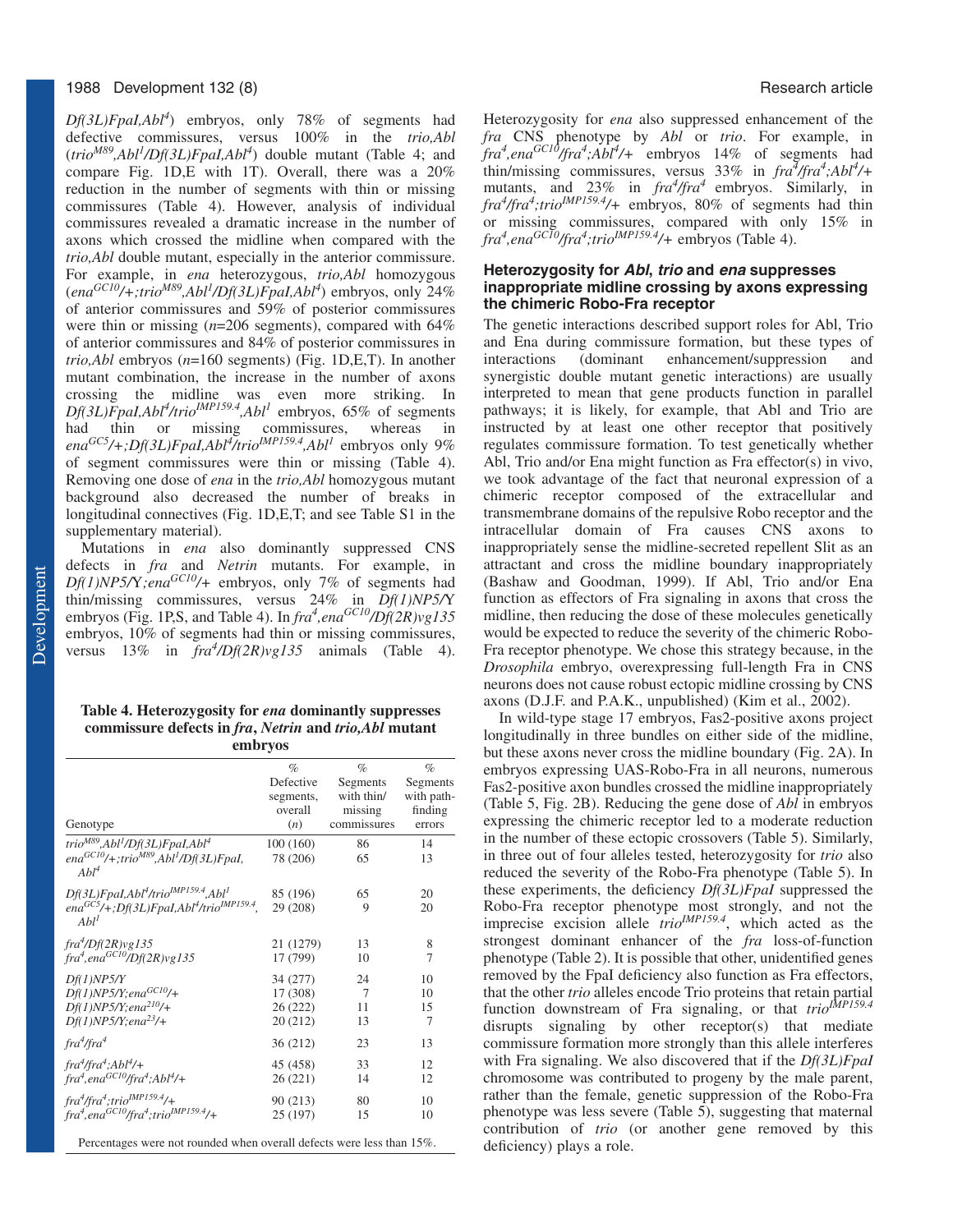

Interestingly, although heterozygosity for *Abl4* [the *Abl* point mutant allele thought to be protein-null or nearly null (Bennett and Hoffmann, 1992)] led to a negligible reduction in ectopic crossovers on its own (0.84 crossovers/segment), heterozygosity for this allele of *Abl* and three different *trio* mutations led to a moderately synergistic reduction in the

**Fig. 2.** Heterozygosity for *Abl*, *trio* and *ena* reduces the severity of inappropriate midline crossing by axons expressing the chimeric Robo-Fra receptor. A subset of longitudinally projecting axons in stage 17 embryos were labeled with mAb 1D4 (anti-Fas2). Examples of Fas2-positive bundles scored as ectopic crossovers are indicated with arrows. (A) In wild-type embryos, Fas2-positive axons project in three distinct longitudinal bundles on either side of the CNS midline, but never cross the midline. (B) In embryos expressing UAS-Robo-Fra under the control of the ELAV-GAL4 postmitotic neuronal driver, numerous Fas2-positive axon bundles cross the midline, reflecting inappropriate attraction towards the midline repellent Slit. (C) In embryos heterozygous for *Abl* and *trio*, fewer axon bundles cross the midline. (D) Heterozygosity for *Abl* and *ena* also reduces the severity of the Robo-Fra phenotype.

number of inappropriate crossovers. For example, in ELAV-GAL4; UAS-Robo-Fra; +,*Abl4 /trioP0368/10/+* embryos, only 0.47 axon bundles per segment crossed the midline inappropriately, compared with 0.61 crossovers/segment in ELAV-GAL4; UAS-Robo-Fra; *trioP0368/10/+* embryos (Table 5, Fig. 2C). These data are consistent with positive roles for both Abl and Trio as effectors of Fra signaling in axons that cross the CNS midline.

Heterozygosity for three different alleles of *ena* also reduced the severity of the Robo-Fra phenotype (Table 5). Furthermore, reducing the gene dose of both *Abl* and *ena* also led to a synergistic reduction in the number of ectopic midline crossovers by Fas2-positive axons, similar to the genetic interaction between *Abl* and *trio* in embryos expressing Robo-Fra. For example, in ELAV-GAL4; UAS-Robo-Fra/*ena23; Abl4 /+* embryos, there were only 0.23 crossovers per segment, compared with 0.47 crossovers/segment in Robo-Fra-

| Table 5. Heterozygosity for <i>Abl, trio</i> and <i>ena</i> genetically suppresses ectopic midline crossing by axons expressing the |
|-------------------------------------------------------------------------------------------------------------------------------------|
| Robo-Fra chimeric receptor                                                                                                          |

| $Crossovers/segment^*(n)$ | Penetrance <sup>†</sup> $(n)$ | Expressivity <sup>‡</sup> (defects/embryo) |
|---------------------------|-------------------------------|--------------------------------------------|
| 0.86(261)                 | $100\% (24)$                  | 9.3                                        |
| 0.84(242)                 | $100\%$ (22)                  | 9.2                                        |
| 0.78(183)                 | $100\%$ (17)                  | 8.5                                        |
| 0.74(247)                 | $100\% (21)$                  | 8.8                                        |
| 0.88(217)                 | $100\%$ (19)                  | 10.1                                       |
| 0.61(241)                 | $100\%$ (22)                  | 6.8                                        |
| 0.65(242)                 | $96\% (22)$                   | 7.5                                        |
| 0.39(229)                 | 57\% (21)                     | 7.5                                        |
| 0.62(95)                  | $100\%$ (8)                   | 7.4                                        |
| 0.78(302)                 | $100\%$ (26)                  | 9.0                                        |
| 0.47(176)                 | $100\%$ (15)                  | 5.5                                        |
| 0.28(318)                 | 79% (29)                      | 3.9                                        |
| 0.65(246)                 | $100\%$ (23)                  | 6.9                                        |
| 0.47(201)                 | 88\% (17)                     | 6.3                                        |
| 0.59(257)                 | $96\% (22)$                   | 7.2                                        |
| 0.35(172)                 | $81\%$ (16)                   | 4.6                                        |
| 0.23(223)                 | 74\% (19)                     | 3.6                                        |
|                           |                               |                                            |

Stage 17 embryos were stained with mAb 1D4 and dissected. At least nine segments/embryo were scored for Fas2-positive axon bundles that crossed the midline inappropriately.

\*Because some segments had two crossovers, the 'crossovers/segment' score is the total number of crossovers divided by total number of segments (*n*) scored for that genotype.

† Penetrance is the number of embryos with defects divided by the total number (*n*) of embryos scored.

‡ Expressivity is the total number of ectopic crossovers divided by the number of affected embryos.

The same UAS-Robo-Fra transgenic chromosome ('3.1') was used in each cross.

§ In these embryos, the *Df(3L)FpaI* chromsome was contributed by the female parent.

The *Df(3L)FpaI* chromsome was contributed by the male parent.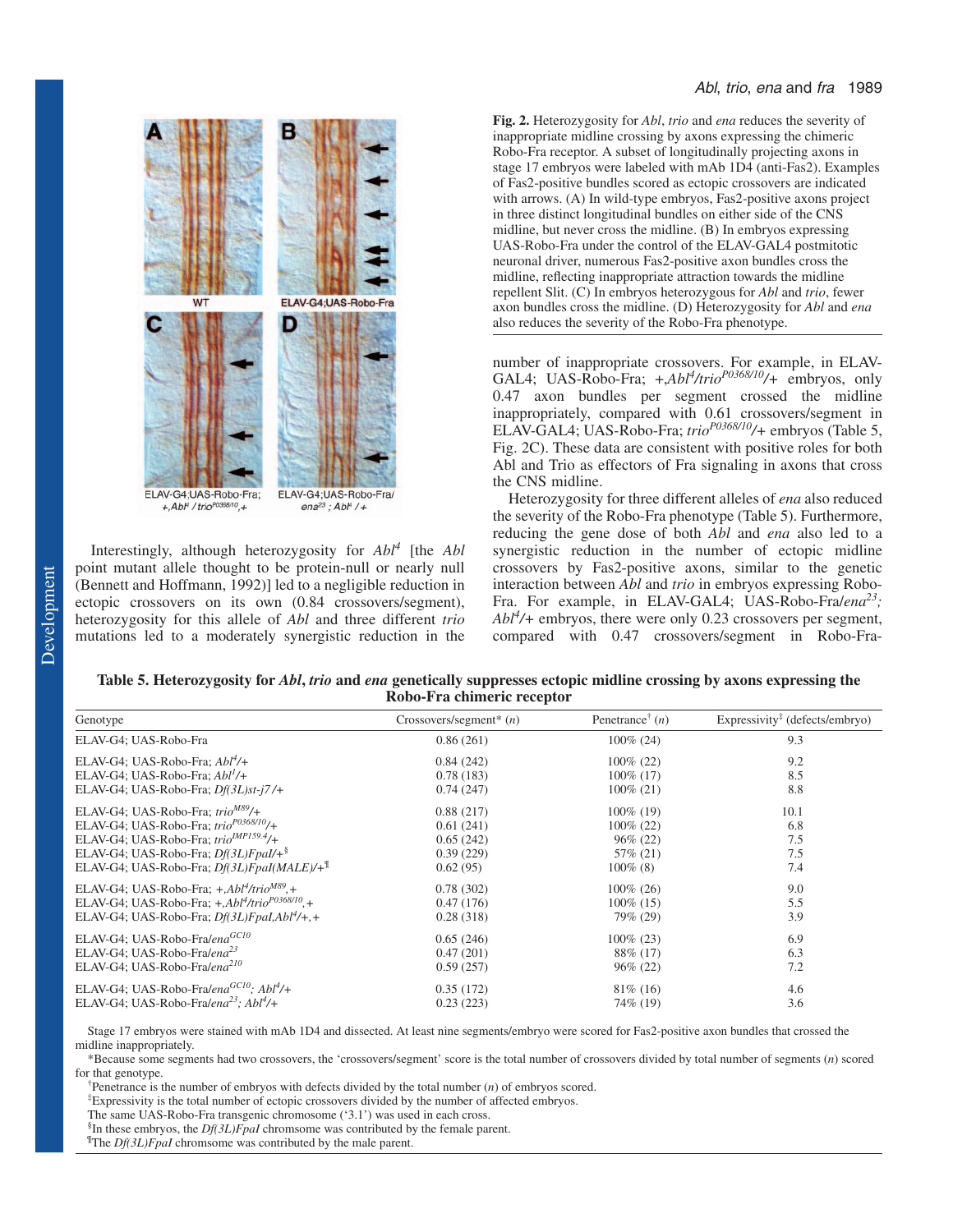expressing embryos heterozygous for *ena23* only (Table 5, Fig. 2D). While these data were initially surprising because heterozygosity for *ena* led to an increase in the number of axons that crossed the midline in *fra*, *Netrin*, *Abl* and *trio* lossof-function mutants (Table 4), they are consistent with the idea that Ena may be functioning positively as an effector of signaling via the Fra cytoplasmic domain, similar to orthologs of Ena in other organisms (see Discussion) (see also Gitai et al., 2003; Lebrand et al., 2004).

#### **Physical interactions between Fra, Abl and Trio**

To test whether Fra could physically interact with Abl, Trio or Ena, we first asked whether glutathione-S-transferase (GST) fusions with the cytoplasmic domain of Fra (generated in *E. coli*) could bind in vitro translated Abl, Trio or Ena. In these experiments, Abl and Trio, but not Ena, specifically bound GST-Fra<sub>CYTO</sub>, but not GST or glutathione beads alone (Fig. 3A and data not shown), indicating that the cytoplasmic domain of Fra can interact directly with Abl and Trio. In parallel experiments, we also found that GST-Fra could interact with Abl-Myc and Trio-Myc in extracts from *Drosophila* Schneider-2 (S2) cells that had been engineered to express each protein (not shown).

In addition, in vitro translated Abl-Myc bound specifically to GST-TrioSH3 (Fig. 3B), and Trio-Myc bound specifically to GST-AblSH3 (Fig. 3C), indicating that Abl and Trio can interact directly as well via their SH3 domains. GST-TrioSH3 includes linker sequences on either side of the SH3 domain. Deleting most of the SH3 domain and C-terminal linker sequences in GST-TrioSH3 (L1624-L1840) abolishes Abl-Myc binding (not shown), suggesting that the SH3 domain mediates the interaction

**Fig. 3.** Physical interactions between Fra, Abl and Trio. (A) The cytoplasmic domain of Fra interacts directly with Abl and Trio. Beads only (lane 1), GST bound to beads (lane 2) or GST-Fra $_{\text{CYTO}}$  bound to beads (lane 3) were incubated with in vitro translated, epitope-tagged Abl or Trio. Approximately 20% of each pulldown (~2 µg of fusion protein) and bound target proteins were resolved by SDS-PAGE. Bound proteins (top two blots) were visualized by anti-Myc immunoblotting, and fusion proteins (bottom gel) were visualized by Coomassie staining. 'In' represents 2% of total input protein incubated with beads, GST or GST-Fra<sub>CYTO</sub>. Abl and Trio specifically interact with GST- $Fra<sub>CYTO</sub>$  (lane 3), but not GST or beads (lanes 1 and 2). Trio<sup>∆</sup>SPR-Myc is deleted for the spectrin-like repeats to optimize expression in vitro*.* (B,C) Trio and Abl interact directly via their SH3 domains. (B) GST-TrioSH3 (lane 2), but not GST (lane 1), specifically pulls down in vitro translated Abl-Myc. (C) GST-AblSH3 (lane 2), but not GST (lane 1), specifically pulls down in vitro translated Trio<sup>∆</sup>SPR-Myc. 'In' represents ~2.5% of input incubated with GST or fusion protein. Target proteins were visualized by anti-Myc staining, whereas fusion proteins (bottom gel) were visualized by anti-GST staining. Panels B and C were assembled from different lanes on the same gel. (D,E) Fra complexes via its cytoplasmic domain with Abl and Trio in

with Abl. In all of the GST-pulldown experiments, the Trio constructs used were deleted for the spectrin-like repeats in order to maximize expression level and stability (full-length, the molecular mass of wild-type Trio is greater than 225 kDa). Thus, at least in these in vitro assays, the spectrin-like repeats are not required for the interaction of Trio with either the cytoplasmic domain of Fra or the SH3 domain of Abl.

Next, we investigated whether full-length Fra could interact with full-length Abl, Trio and/or Ena in S2 cells. Hemagglutinin (HA)-tagged Fra was transiently co-expressed with either Abl-Myc, Trio-Myc or Ena, and extracts were subjected to immunoprecipitation. Fra-HA specifically coimmunoprecipitated in the presence of Abl-Myc or Trio-Myc, but not in their absence (Fig. 3D,E, lanes 1 and 2). This interaction is mediated by the cytoplasmic domain of Fra, as a Fra protein deleted for this domain did not coimmunoprecipitate with either Abl or Trio (Fig. 3D,E, lane 3). We did not observe a similar association between Ena and Fra-HA in S2 cells, using either anti-Ena or anti-HA antibodies for co-immunoprecipitation (data not shown).

#### **Fra and Trio are tyrosine phosphorylated in S2 cells**

The genetic and physical interactions that we observed among Fra, Trio and Abl raised the possibility that Fra and Trio might be substrates for the Abl tyrosine kinase. To determine whether or not phosphotyrosine could be detected on Fra or Trio, we transiently expressed full-length, epitope-tagged versions of Trio and Fra in S2 cells, and treated the cells with pervanadate, a potent phosphotyrosine phosphatase inhibitor that has been used previously to sustain tyrosine phosphorylation of proteins



S2 cells. (D) HA-tagged Fra (arrow, lanes 1 and 2, bottom gel) or Fra $\Delta^{\text{CYTO}}$ , a Fra molecule lacking the intracellular domain (arrowhead, lane 3, bottom gel), were co-expressed in S2 cells with Abl-Myc (lanes 2 and 3, middle gel), and complexes were immunoprecipitated with anti-Myc antibody. Fra-HA (arrow, top gel) co-immunoprecipitates only in the presence of Abl-Myc (compare lanes 1 and 2). Fra<sup> $\text{ACYTO-HA}$  (arrowhead</sup> indicates the absence of Fra<sup> $\overline{\Delta}$ CYTO</sup>-HA, top gel) does not co-immunoprecipitate with Abl-Myc (compare lanes 2 and 3). When expressed in S2 cells, Abl-Myc runs as a ~180-190 kDa doublet, similar to untagged Abl (D, compare with Fig. 4C,D). Additional low-mobility bands in D (top gel, lanes 2 and 3) are background staining of Abl-Myc, which is nearly the same size as Fra-HA. (E) Fra-HA (lane 2) but not Fra<sup> $\alpha$ CYTO-HA</sup> (lane 3) co-immunoprecipitates with Trio-Myc.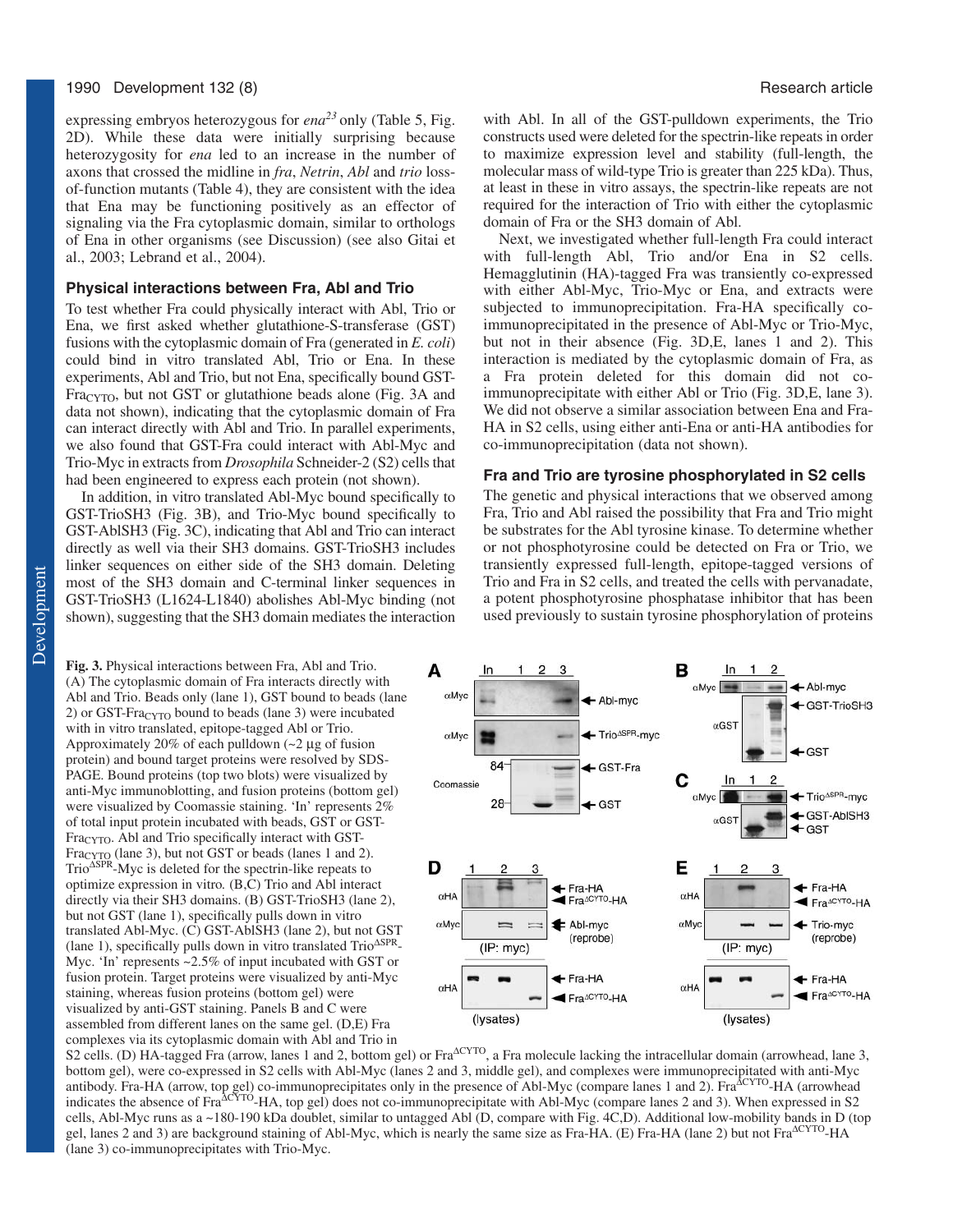

**Fig. 4.** Trio and Fra are tyrosine phosphorylated in S2 cells. (A,B) Pervanadate treatment results in robust elevation of phosphotyrosine levels in both Trio and Fra proteins. S2 cells transiently expressing Trio-Myc (A) or Fra-Myc (B) were mock-treated with PBS (lane 1) or treated with pervanadate (lane 2) for 30 minutes. Target proteins were immunoprecipitated, and equivalent aliquots of immune complexes were resolved by SDS-PAGE. Blots were probed with either antiphosphotyrosine (top gel) or anti-Myc (bottom gel). (C,D) Tyrosine phosphorylation of both Trio (C, lane 2) and Fra (D, lanes 2 and 3) is elevated in the presence of increased Abl levels (top gel). S2 cells were co-transfected with 5 µg of pMET Trio-Myc (C) or pMET Fra-Myc (D) and 0, 2 or 5 µg of pMET Abl, as indicated. Twenty-four hours after induction, target proteins were immunoprecipitated and resolved via SDS-PAGE. Blots were probed with anti-phosphotyrosine (top gel), then stripped and re-probed with anti-Myc to verify equivalent loading of samples (middle gel). Approximately 2% of total lysates used in each IP were resolved separately and elevated Abl levels were verified with anti-Abl (bottom gel).

in *Drosophila* cells (Fashena and Zinn, 1997; Muda et al., 2002). In control S2 cells, Trio tyrosine phosphorylation was not detected, whereas Fra was moderately tyrosine phosphorylated (Fig. 4A,B, lane 1). After a 30-minute pervanadate treatment, both molecules were robustly tyrosine phosphorylated, indicating that Trio and Fra are substrates of tyrosine kinases and phosphatases expressed endogenously in S2 cells (Fig. 4A,B, lane 2).

Next, we investigated whether elevating Abl levels in S2 cells would increase tyrosine phosphorylation of Trio or Fra. Phosphotyrosine on Trio increased dramatically when Abl was co-expressed (Fig. 4C, lane 2). Fra was also tyrosine phosphorylated at a higher level when Abl was co-expressed, although not quite as robustly as Trio (Fig. 4D, lanes 2 and 3). We observed a similar elevation of tyrosine phosphorylation of Ena, a known Abl substrate, in S2 cells treated with pervanadate or cotransfected with Abl (not shown). These results indicate that Abl either phosphorylates Fra and Trio directly, or indirectly regulates Fra and Trio tyrosine phosphorylation.

# **Discussion**

Recent investigations into the molecular mechanisms of axon guidance have focused on identifying which cytoplasmic molecules cooperate with which growth cone receptors to

regulate actin cytoskeletal dynamics and growth cone motility (Huber et al., 2003). In this study, we present evidence that Abl, Trio and Ena function together with the Netrin receptor Fra to regulate chemoattraction to the *Drosophila* embryonic CNS midline.

We found that mutations in *Abl* and *trio* dominantly enhance the CNS phenotype in *fra* and *Netrin* mutant embryos, and that *fra;Abl* and *fra;trio* double mutants have a severe CNS phenotype in which a majority of commissures are thin or missing, similar to the *trio,Abl* double mutant phenotype. Mutations in *Abl* and *trio* reduce the number of axons that cross the midline inappropriately in embryos expressing the chimeric Robo-Fra receptor. Abl and Trio interact physically with the cytoplasmic domain of Fra, and increasing Abl kinase expression in cells increases tyrosine phosphorylation of Fra and Trio. Interpreting these data together, we conclude (1) that Abl, Trio and Fra function together during commissure formation, (2) that the severe double mutant phenotypes reflect the disruption of multiple signaling pathways or networks in the growth cones of commissural axons (i.e. Abl and Trio function downstream of at least one other receptor that positively regulates commissure formation), and (3) that the lack of other dose-sensitive interactions between *fra*, *Abl* and *trio* is a result of redundancy (other receptors/effectors mediating commissure formation), or the presence of maternally contributed proteins.

The interactions of Abl with Fra are intriguing, as they suggest that in *Drosophila*, as in other organisms, this evolutionarily conserved guidance receptor is regulated by tyrosine phosphorylation, and also that Fra may regulate Abl substrates. Recently, others have demonstrated Netrindependent tyrosine phosphorylation of DCC, Netrin/DCCdependent activation of the tyrosine kinases FAK, Src and Fyn, and the requirement of DCC tyrosine phosphorylation for Netrin-dependent Rac1 activation and growth cone turning (Li et al., 2004; Liu et al., 2004; Meriane et al., 2004; Ren et al., 2004). Interestingly, the tyrosine residue in DCC identified as the principal target of Fyn/Src kinases is not conserved in *Drosophila* Fra or *C. elegans* UNC-40, suggesting that the precise mechanisms by which Fra/DCC/UNC-40 signaling is regulated by tyrosine kinases may differ between organisms (Li et al., 2004; Meriane et al., 2004). Tyrosine phosphorylation of UNC-40 has also been observed, and although the kinase(s) responsible has not been identified, genetic interactions suggest that UNC-40 signaling is regulated by the RPTP CLR-1, supporting the idea that regulation of tyrosine phosphorylation is a consequence of UNC-6/Netrin signaling in *C. elegans* as well (Chang et al., 2004; Tong et al., 2001). In this study, we observed more robust tyrosine phosphorylation of Fra in cells with pervanadate stimulation than with Abl overexpression alone, raising the possibility that additional kinase(s) may function during Fra signaling. Further investigation will be needed to address this issue and to determine how Ablmediated phosphorylation of Fra modulates commissural growth cone guidance.

Abl is thought to control actin dynamics in part through its ability to regulate other proteins through tyrosine phosphorylation (Lanier and Gertler, 2000; Woodring et al., 2003). Thus, in addition to potential regulation of Fra, Fra may recruit Abl to regulate other Abl substrates. *Abl* interacts genetically with *trio* (Liebl et al., 2000), and in this study, we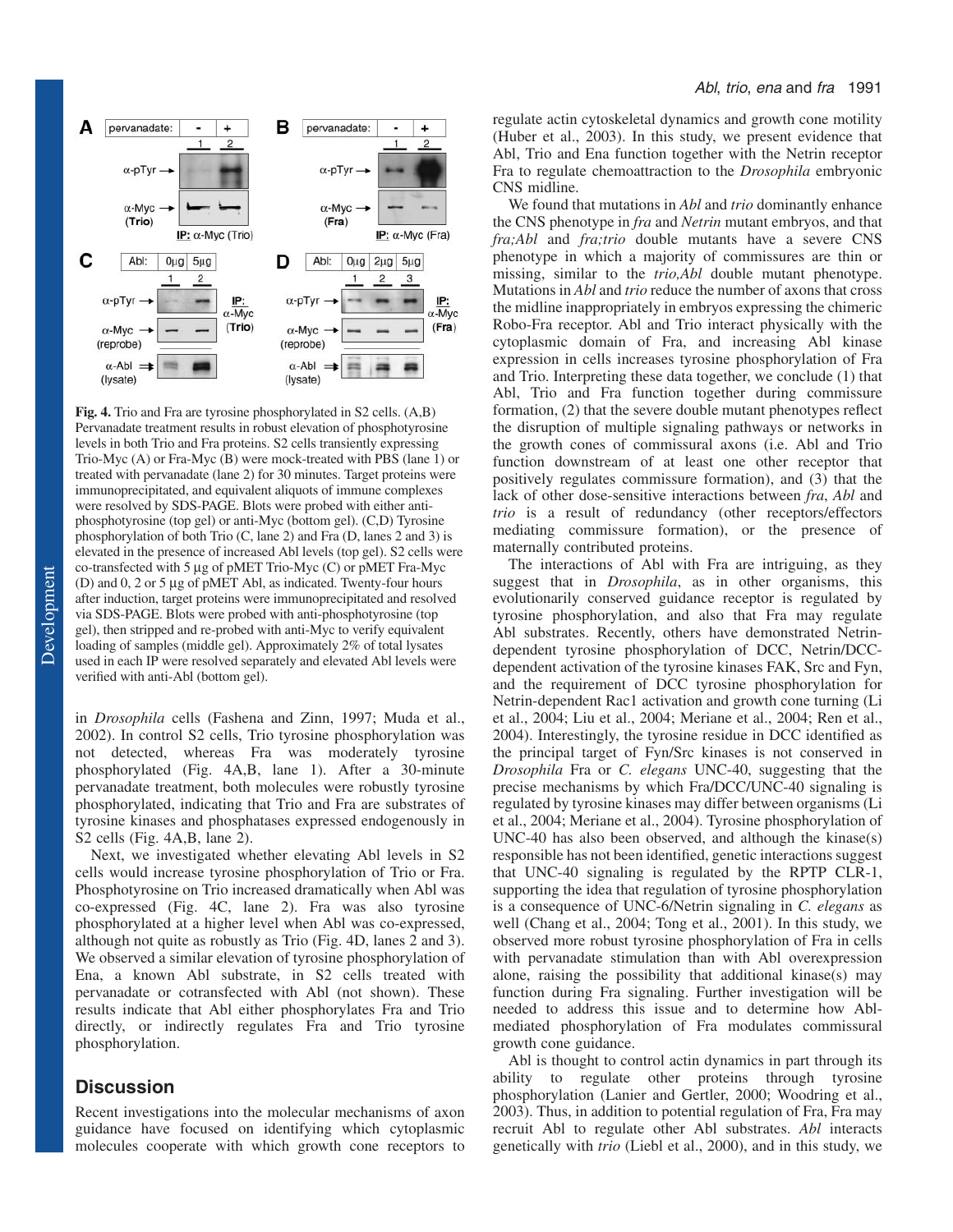have found that Trio physically interacts with Abl in vitro and that Trio tyrosine phosphorylation increases dramatically with co-expression of Abl. Phosphorylation of Trio may affect its activity, as observed for other GEFs. For example, Abl regulates phosphorylation and Rac-GEF activity of Sos1, and Lck, Fyn, Hck and Syk kinases tyrosine phosphorylate Vav GEF and stimulate its activity (Sini et al., 2004; Turner and Billadeau, 2002).

Trio physically interacts with Fra in vitro and in S2 cells, suggesting that Fra can recruit Trio directly. In addition, heterozygosity for *trio* dominantly modifies the Robo-Fra chimeric receptor phenotype, consistent with a positive role for Trio as a downstream effector of Fra signaling in vivo. As a Rac/Rho GEF, Trio may link Netrin-Fra signaling to the regulation of Rho-family GTPases in commissural axons. Rhofamily GTPases have been rigorously studied with regard to their role in the regulation of cytoskeletal dynamics and axon guidance, outgrowth and branching (Dickson, 2001; Luo, 2000). Although positive roles for GTPases in commissure formation in the *Drosophila* embryo have not been directly demonstrated, *trio* (in this study) and *GEF64C*, a Rho GEF (Bashaw et al., 2001), interact genetically with *fra* leading to the dramatic disruption of commissures. Additionally, expression of constitutively active or dominantly negative isoforms of both Rac and Rho, as well as constitutively active Cdc42, causes axons to cross the CNS midline inappropriately (Fan et al., 2003; Fritz and VanBerkum, 2002; Matsuura et al., 2004). Recent studies have implicated Cdc42 and Rac1/CED-10 as effectors of DCC and UNC-40 signaling, but the biochemical mechanisms by which GTPases are regulated have been elusive (Gitai et al., 2003; Li et al., 2002a; Li et al., 2002b; Shekarabi and Kennedy, 2002). Future experiments must determine whether Netrin-Fra signaling modulates the GEF activity of Trio, and how this occurs.

In this study, we found that reducing the genetic dose of *ena* causes either more or fewer axons to cross the CNS midline, depending on the genetic background, suggesting that the role of Ena in the growth cone is complex. Heterozygosity for *ena* in embryos expressing the Robo-Fra chimeric receptor reduces the number of axon bundles that inappropriately cross the CNS midline, consistent with a role for Ena as a positive effector of Fra signaling. Ena/UNC-34 has been identified genetically as an effector of DCC/UNC-40 in *C. elegans* (Gitai et al., 2003). In cultured mouse neurons, Ena/VASP proteins are required for Netrin-DCC-dependent filopodia formation, and Mena is phosphorylated at a PKA regulatory site in response to Netrin stimulation (Lebrand et al., 2004). In migrating fibroblasts, increasing Ena/VASP proteins at the leading edge leads to unstable lamellae and decreased motility; by contrast, increasing Ena/VASP levels at the leading edge in growth cones causes filopodia formation, possibly due to differences in the distribution of actin bundling or branching proteins (Bear et al., 2000; Bear et al., 2002; Lebrand et al., 2004). Although the role of Ena in actin reorganization in *Drosophila* has not been rigorously studied, Ena localizes to filopodia tips in cultured *Drosophila* cells, suggesting that the role of Ena in filopodia formation may be conserved (Biyasheva et al., 2004).

We have not observed a direct biochemical interaction between Fra and Ena. However, Abl binds and phosphorylates Ena, and heterozygosity for both *Abl* and *ena* further suppresses the Robo-Fra phenotype, suggesting that Fra may

recruit Abl to regulate filopodial extension through Ena (Comer et al., 1998; Gertler et al., 1995). Alternatively, Fra may regulate Ena through other molecule(s), and the synergistic suppression of the Robo-Fra phenotype by *Abl* and *ena* is a result of the compromise of parallel pathway(s) regulated by Fra. It is important to note that the functional consequences of biochemical interactions between Abl and Ena are not understood (Comer et al., 1998; Grevengoed et al., 2003; Krause et al., 2003). Therefore it will be of particular interest to determine whether Ena is tyrosine phosphorylated in response to Netrin-Fra signaling, and if Ena phosphorylation regulates its activity during filopodial extension.

In addition to suppressing the Robo-Fra chimeric receptor phenotype, mutations in *ena* also suppress the loss-ofcommissure phenotype in *fra*, *Netrin*, *trio* and *Abl* mutant combinations. In *Drosophila* (as well as in *C. elegans*), Ena interacts genetically and biochemically with the repulsive receptor Robo, indicating that Ena may restrict axon crossing at the midline (Bashaw et al., 2000; Yu et al., 2002). Thus, the fact that mutations in *ena* dominantly suppress *fra*, *Netrin*, *trio* and *Abl* CNS phenotypes could simply reflect the compromise of a parallel, opposing signaling pathway. Consistent with this idea, some axons that cross the midline in *ena* heterozygous, *trio,Abl* homozygous embryos are Fas2 positive (D.J.F., unpublished), indicating a partial reduction in repulsive signaling. However, *ena* also dominantly suppresses *fra* and *Netrin* commissural pathfinding defects, without causing longitudinal Fas2-positive axons to cross the midline (D.J.F., unpublished). Reductions in Robo signaling therefore may not fully explain the ability of *ena* to suppress defects in *fra*, *Netrin*, *Abl* and *trio* mutants.

Based on the fact that mutations in *ena* suppress a number of *Abl* mutant phenotypes, it has been proposed that Abl antagonizes Ena function (Grevengoed et al., 2003; Grevengoed et al., 2001; Lanier and Gertler, 2000). In *Abl* mutant embryos, Ena and actin mislocalize during dorsal closure and cellularization, and apical microvilli are abnormally elongated, indicating that Abl regulates the localization of Ena (Grevengoed et al., 2003; Grevengoed et al., 2001). In migrating fibroblasts, increasing Ena/VASP levels at the leading edge results in long, unbranched actin filaments, unstable lamellae, and decreased motility due to increased antagonism of capping protein (Bear et al., 2000; Bear et al., 2002). Interestingly, mutations in the gene encoding *Drosophila* capping protein β enhance CNS axon pathfinding defects in *Abl* mutants, including commissure formation (Grevengoed et al., 2003). Therefore, if Fra and/or Abl regulate Ena localization in commissural axons, then in *fra*, *Netrin* or *Abl* mutants, Ena may be mislocalized in the growth cone, leading to inappropriate inhibition of capping protein and excessive F-actin filament elongation. Additionally, reducing regulation of Ena by Fra or Abl may also allow greater Ena regulation by Slit-Robo signaling. In either case, reducing the gene dose of *ena* in *fra*, *Netrin* and *trio,Abl* mutant embryos would partially relieve these effects, allowing axons to respond more efficiently to other cues and cross the midline, as we observed. Consistent with this idea, Lebrand et al. (Lebrand et al., 2004) found that either increasing or decreasing Ena/VASP proteins at the leading edge impaired the elaboration of growth cone filopodia in response to Netrin-DCC signaling, suggesting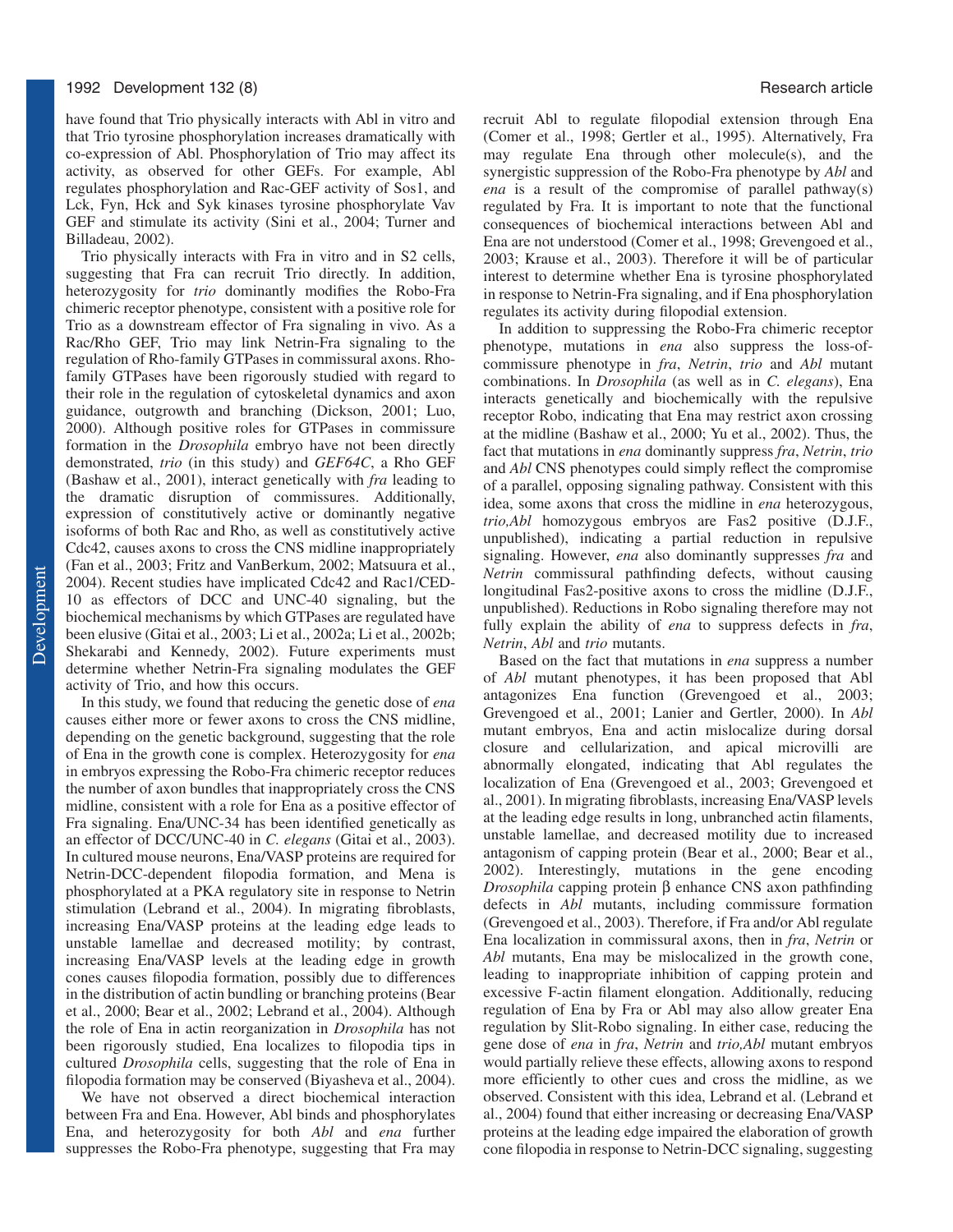that Ena/VASP levels must be tightly regulated in order for the growth cone to respond optimally to extracellular signals.

The role of Abl in the growth cone is also likely to be complex. Our observations implicate Abl as an effector of attractive Fra signaling. In addition, tyrosine phosphorylation of Robo by Abl is thought to negatively regulate repulsive signaling by Robo (Bashaw et al., 2000). Paradoxically though, loss-of-function mutations in *Abl*, *robo* and *slit* interact genetically, resulting in inappropriate axon crossing at the midline, and indicating that Abl may also promote repulsion in longitudinally migrating growth cones (Hsouna et al., 2003; Wills et al., 2002). Obviously, much remains to be understood about the molecular basis for genetic interactions of *Abl*, particularly how Abl and its various substrates cooperate with different growth cone receptors to yield specific cytoskeletal outputs.

In summary, we have observed genetic and biochemical interactions indicating that Abl, Trio and Ena are integrated into a complex signaling network with Fra and the Netrins during commissure formation. These observations identify another receptor that acts through these effectors, and provide a framework for further investigation of signaling by this key, evolutionarily conserved guidance receptor.

We are grateful to Drs Francis Fogerty, Greg Bashaw, Allen Comer and F. Michael Hoffmann for their kind gifts of fly stocks, antibodies and cDNA. We thank Dr Anthony Harrington and Dr Sung Ok Yoon for technical advice with biochemical experiments. We thank an anonymous reviewer for suggesting an analysis of genetic interactions with the Robo-Fra chimeric receptor. This work was supported by National Science Foundation Grant IBN-0090239 to M.A.S. and E.C.L., and by National Institutes of Health grant NS32839 to M.A.S.

#### **Supplementary material**

Supplementary material for this article is available at http://dev.biologists.org/cgi/content/full/132/8/1983/DC1

## **References**

- **Araujo, S. J. and Tear, G.** (2003). Axon guidance mechanisms and molecules: lessons from invertebrates. *Nat. Rev. Neurosci.* **4**, 910-922.
- **Awasaki, T., Saito, M., Sone, M., Suzuki, E., Sakai, R., Ito, K. and Hama, C.** (2000). The Drosophila trio plays an essential role in patterning of axons by regulating their directional extension. *Neuron* **26**, 119-131.
- **Bashaw, G. J. and Goodman, C. S.** (1999). Chimeric axon guidance receptors: the cytoplasmic domains of slit and netrin receptors specify attraction versus repulsion. *Cell* **97**, 917-926.
- **Bashaw, G. J., Kidd, T., Murray, D., Pawson, T. and Goodman, C. S.** (2000). Repulsive axon guidance: Abelson and Enabled play opposing roles downstream of the roundabout receptor. *Cell* **101**, 703-715.
- Bashaw, G. J., Hu, H., Nobes, C. D. and Goodman, C. S. (2001). A novel Dbl family RhoGEF promotes Rho-dependent axon attraction to the central nervous system midline in Drosophila and overcomes Robo repulsion. *J. Cell Biol.* **155**, 1117-1122.
- **Bateman, J., Shu, H. and Van Vactor, D.** (2000). The guanine nucleotide exchange factor trio mediates axonal development in the Drosophila embryo. *Neuron* **26**, 93-106.
- Bateman, J. and Van Vactor, D. (2001). The Trio family of guanine-nucleotideexchange factors: regulators of axon guidance. *J. Cell Sci.* **114**, 1973-1980.
- Battye, R., Stevens, A. and Jacobs, J. R. (1999). Axon repulsion from the midline of the Drosophila CNS requires slit function. *Development* **126**, 2475- 2481.
- **Bear, J. E., Loureiro, J. J., Libova, I., Fassler, R., Wehland, J. and Gertler, F. B.** (2000). Negative regulation of fibroblast motility by Ena/VASP proteins. *Cell* **101**, 717-728.
- **Bear, J. E., Svitkina, T. M., Krause, M., Schafer, D. A., Loureiro, J. J., Strasser, G. A., Maly, I. V., Chaga, O. Y., Cooper, J. A., Borisy, G. G. et**

**al.** (2002). Antagonism between Ena/VASP proteins and actin filament capping regulates fibroblast motility. *Cell* **109**, 509-521.

- **Bennett, R. L. and Hoffmann, F. M.** (1992). Increased levels of the *Drosophila* Abelson tyrosine kinase in nerves and muscles: subcellular localization and mutant phenotypes imply a role in cell-cell interactions. *Development* **116**, 953-966.
- **Biyasheva, A., Svitkina, T., Kunda, P., Baum, B. and Borisy, G.** (2004). Cascade pathway of filopodia formation downstream of SCAR. *J. Cell Sci.* **117**, 837-848.
- **Chan, S. S., Zheng, H., Su, M. W., Wilk, R., Killeen, M. T., Hedgecock, E. M. and Culotti, J. G.** (1996). UNC-40, a C. elegans homolog of DCC (Deleted in Colorectal Cancer), is required in motile cells responding to UNC-6 netrin cues. *Cell* **87**, 187-195.
- **Chang, C., Yu, T. W., Bargmann, C. I. and Tessier-Lavigne, M.** (2004). Inhibition of netrin-mediated axon attraction by a receptor protein tyrosine phosphatase. *Science* **305**, 103-106.
- **Comer, A. R., Ahern-Djamali, S. M., Juang, J. L., Jackson, P. D. and Hoffmann, F. M.** (1998). Phosphorylation of Enabled by the Drosophila Abelson tyrosine kinase regulates the in vivo function and protein-protein interactions of Enabled. *Mol. Cell. Biol.* **18**, 152-160.
- **Crowner, D., Le Gall, M., Gates, M. A. and Giniger, E.** (2003). Notch steers Drosophila ISNb motor axons by regulating the Abl signaling pathway. *Curr. Biol.* **13**, 967-972.
- **Dent, E. W. and Gertler, F. B.** (2003). Cytoskeletal dynamics and transport in growth cone motility and axon guidance. *Neuron* **40**, 209-227.
- **Dickson, B. J.** (2001). Rho GTPases in growth cone guidance. *Curr. Opin. Neurobiol.* **11**, 103-110.
- **Eden, S., Rohatgi, R., Podtelejnikov, A. V., Mann, M. and Kirschner, M. W.** (2002). Mechanism of regulation of WAVE1-induced actin nucleation by Rac1 and Nck. *Nature* **418**, 790-793.
- **Estrach, S., Schmidt, S., Diriong, S., Penna, A., Blangy, A., Fort, P. and Debant, A.** (2002). The Human Rho-GEF trio and its target GTPase RhoG are involved in the NGF pathway, leading to neurite outgrowth. *Curr. Biol.* **12**, 307-312.
- Fan, X., Labrador, J. P., Hing, H. and Bashaw, G. J. (2003). Slit stimulation recruits Dock and Pak to the roundabout receptor and increases Rac activity to regulate axon repulsion at the CNS midline. *Neuron* **40**, 113-127.
- Fashena, S. J. and Zinn, K. (1997). Transmembrane glycoprotein gp150 is a substrate for receptor tyrosine phosphatase DPTP10D in Drosophila cells. *Mol. Cell. Biol.* **17**, 6859-6867.
- Fritz, J. L. and VanBerkum, M. F. (2002). Regulation of rho family GTPases is required to prevent axons from crossing the midline. *Dev. Biol.* **252**, 46-58.
- **Gertler, F. B., Bennett, R. L., Clark, M. J. and Hoffmann, F. M.** (1989). Drosophila abl tyrosine kinase in embryonic CNS axons: a role in axonogenesis is revealed through dosage-sensitive interactions with disabled. *Cell* **58**, 103-113.
- **Gertler, F. B., Comer, A. R., Juang, J. L., Ahern, S. M., Clark, M. J., Liebl, E. C. and Hoffmann, F. M.** (1995). enabled, a dosage-sensitive suppressor of mutations in the Drosophila Abl tyrosine kinase, encodes an Abl substrate with SH3 domain-binding properties. *Genes Dev.* **9**, 521-533.
- **Gitai, Z., Yu, T. W., Lundquist, E. A., Tessier-Lavigne, M. and Bargmann, C. I.** (2003). The netrin receptor UNC-40/DCC stimulates axon attraction and outgrowth through enabled and, in parallel, Rac and UNC-115/AbLIM. *Neuron* **37**, 53-65.
- Grevengoed, E. E., Loureiro, J. J., Jesse, T. L. and Peifer, M. (2001). Abelson kinase regulates epithelial morphogenesis in Drosophila. *J. Cell Biol.* **155**, 1185-1198.
- **Grevengoed, E. E., Fox, D. T., Gates, J. and Peifer, M.** (2003). Balancing different types of actin polymerization at distinct sites: roles for Abelson kinase and Enabled. *J. Cell Biol.* **163**, 1267-1279.
- **Guan, K. L. and Rao, Y.** (2003). Signalling mechanisms mediating neuronal responses to guidance cues. *Nat. Rev. Neurosci.* **4**, 941-956.
- **Hakeda-Suzuki, S., Ng, J., Tzu, J., Dietzl, G., Sun, Y., Harms, M., Nardine, T., Luo, L. and Dickson, B. J.** (2002). Rac function and regulation during Drosophila development. *Nature* **416**, 438-442.
- Harris, R., Sabatelli, L. M. and Seeger, M. A. (1996). Guidance cues at the Drosophila CNS midline: identification and characterization of two Drosophila Netrin/UNC-6 homologs. *Neuron* **17**, 217-228.
- Hsouna, A., Kim, Y. S. and VanBerkum, M. F. (2003). Abelson tyrosine kinase is required to transduce midline repulsive cues. *J. Neurobiol.* **57**, 15-30.
- **Huber, A. B., Kolodkin, A. L., Ginty, D. D. and Cloutier, J. F.** (2003). Signaling at the growth cone: ligand-receptor complexes and the control of axon growth and guidance. *Annu. Rev. Neurosci.* **26**, 509-563.
- **Hummel, T., Schimmelpfeng, K. and Klambt, C.** (1999a). Commissure